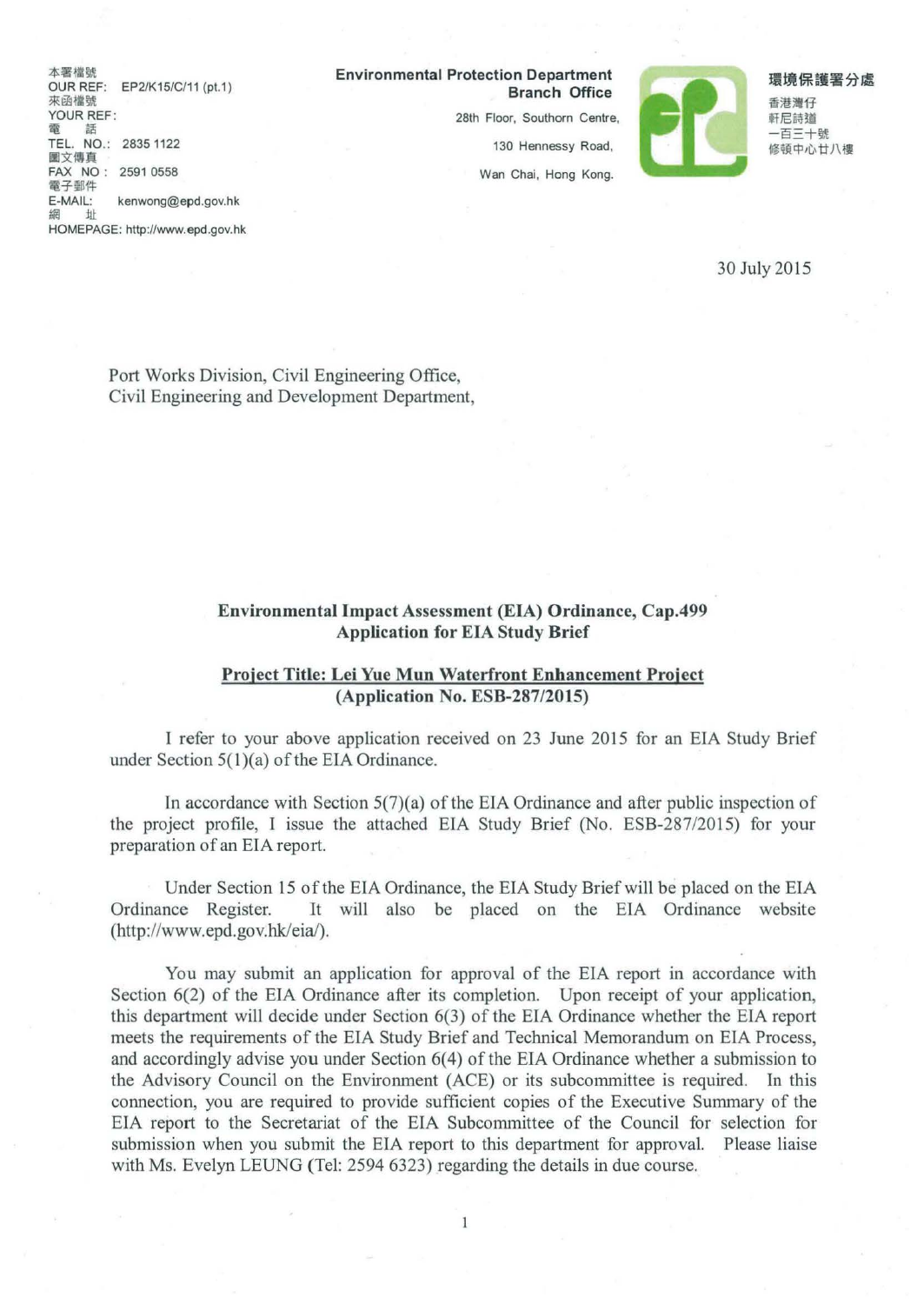If the EIA report is selected by ACE for submission and presentation, you are expected to provide ACE with an account of the environmental issues arising from the project, major conclusions and recommendations of the EIA study. In particular, the main environmental concerns of the general public and interest groups who may be affected by the Project should be identified and addressed in the EIA study. As such, you are strongly advised to engage the public and interest groups during the course of the EIA study. Please find attached a copy of the *"Modus Operandi of the EIA Subcommittee of the Advisory Council on the Environment"* for your reference.

Please note that if you are aggrieved by any of the content of this EIA Study Brief, you may appeal under Section 17 of the EIA Ordinance within 30 days of receipt of this EIA Study Brief

Should you have any queries on the above application, please contact my colleague Miss Queenie NG at 2835 1129.

Yours sincerely,

Ken Y. K. WONG)<br>Principal Environmental Protection Officer for Director of Environmental Protection

Encl.

c.c. (w/o encl.) Secretary of ACE EIA Subcommittee (Attn : Ms. Evelyn LEUNG) Fax: 2872 0603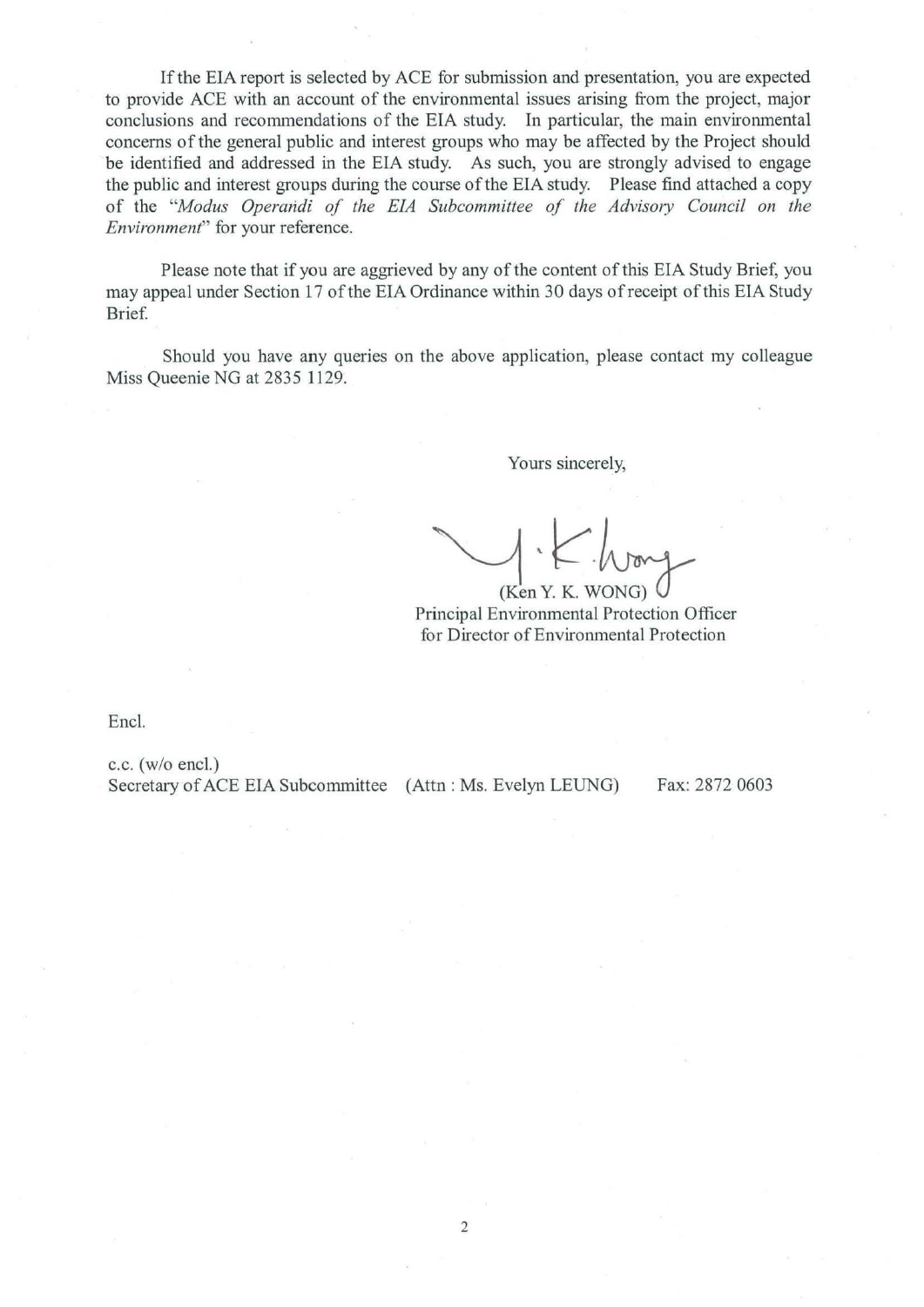# **Environmental Impact Assessment Ordinance (Cap. 499), Section 5 (7)**

# **Environmental Impact Assessment Study Brief No. ESB-287/2015**

**Project Title: Lei Yue Mun Waterfront Enhancement Project (hereinafter known as the "Project")**

# **Name of Applicant: Civil Engineering and Development Department (hereafter known as the "Applicant")**

# **1. BACKGROUND**

- 1.1 An application (No. ESB-287/2015) for an Environmental Impact Assessment (EIA) study brief under section 5(1)(a) of the Environmental Impact Assessment Ordinance (EIAO) was submitted by the Applicant on 23 June 2015 with a project profile (No. PP-525/2015) (the Project Profile).
- 1.2 The Project aims to further improve the facilities along the Lei Yue Mun (LYM) waterfront area in order to capitalize the strengths of LYM and enhance its attractiveness. The Project involves the following works:
	- (i) construction of a public landing facility which involves dredging of about  $10,000 \text{ m}^3$  of seabed materials to provide sufficient depth of water for vessels, a promenade and a breakwater;
	- (ii) improvement works for five existing lookout points and a viewing platform to enhance their structural capacity;
	- (iii) construction of a carp-shaped platform and a pavilion with children play area;
	- (iv) beautification works for the promenade, lookout points and viewing platform to improve their visual appearance; and
	- (v) streetscape improvement works.

 The Project site is located at the waterfront immediately in front of the village houses of the LYM area and at east of the LYM lighthouse. It also lies outside the eastern extent of the Victoria Harbour. The layout plan of the Project is shown in Figure 1 of this EIA Study Brief.

- 1.3 The Project is a designated project by virtue of Item C12(a)(vii) of Schedule 2 of the EIAO : "*A dredging operation exceeding 500,000 m<sup>3</sup> or a dredging operation which is less than 500 m from the nearest boundary of an existing or planned coastal protection area.*".
- 1.4 Pursuant to section 5(7)(a) of the EIAO, the Director of Environmental Protection (the Director) issues this EIA study brief to the Applicant to carry out an EIA study.
- 1.5 The purpose of this EIA study is to provide information on the nature and extent of environmental impacts arising from the construction and operation of the Project and associated works that will take place concurrently. This information will contribute to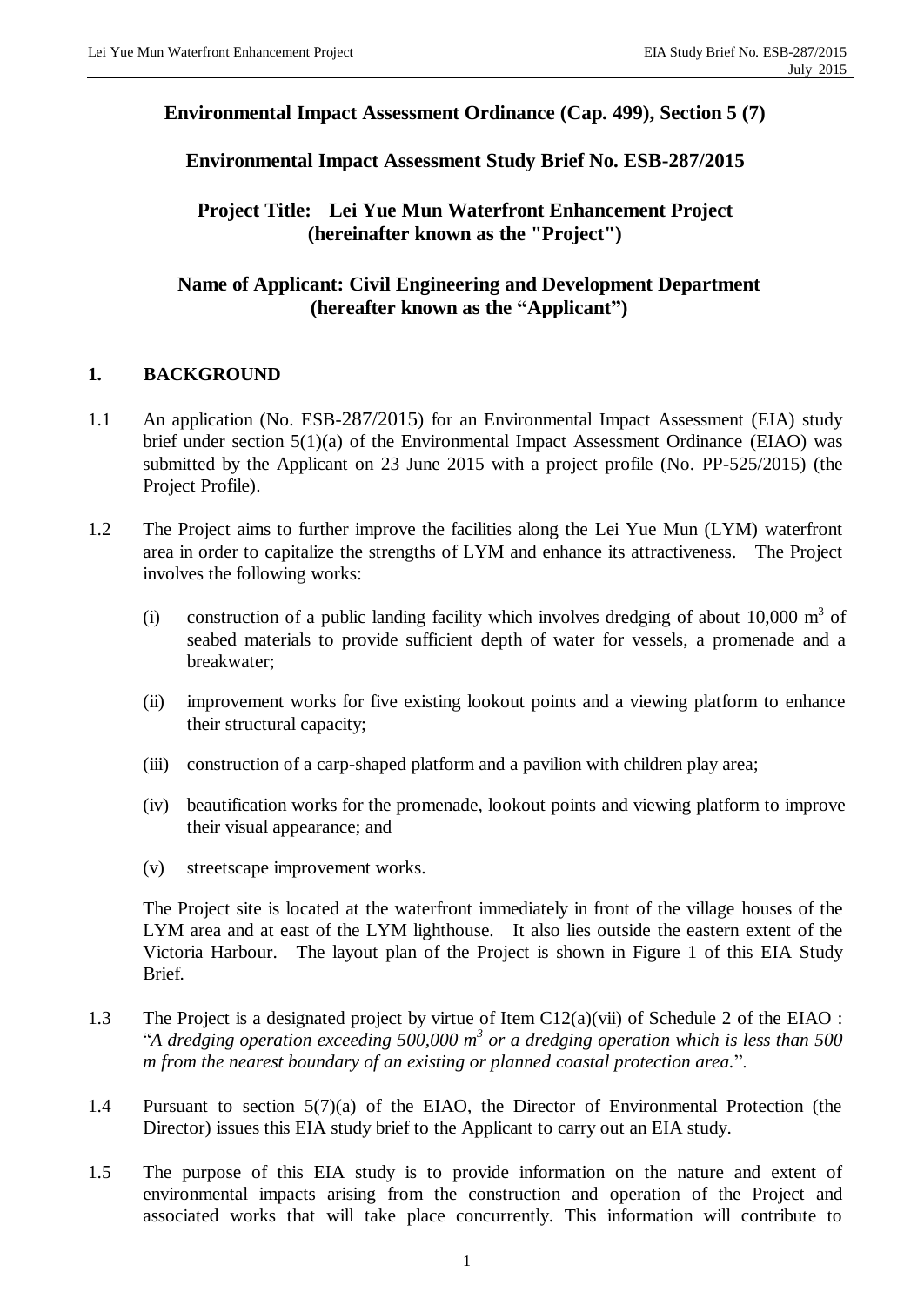decisions by the Director on:

- (i) the overall acceptability of any adverse environmental consequences that are likely to arise as a result of the Project and associated works;
- (ii) the conditions and requirements for the detailed design, construction and operation of the Project to mitigate against adverse environmental consequences; and
- (iii) the acceptability of residual impacts after the proposed mitigation measures are implemented.

#### **2. OBJECTIVES OF THE EIA STUDY**

- 2.1 The objectives of the EIA study are as follows:
	- (i) to describe the Project and associated works together with the requirements and environmental benefits for carrying out the Project;
	- (ii) to identify and describe elements of community and environment likely to be affected by the Project and/or likely to cause adverse impacts to the Project, including natural and man-made environment and the associated environmental constraints;
	- (iii) to identify and quantify emission sources, and determine the significance of impacts on sensitive receivers and potential affected uses;
	- (iv) to identify and quantify any potential losses or damage to flora, fauna and natural habitats;
	- (v) to identify and systematically evaluate any potential landscape and visual impacts and to propose measures to mitigate these impacts;
	- (vi) to propose the provision of infrastructure or mitigation measures so as to minimize pollution, environmental disturbance and nuisance during construction and operation of the Project;
	- (vii) to investigate the feasibility, practicability, effectiveness and implications of the proposed mitigation measures;
	- (viii) to identify, predict and evaluate the residual environmental impacts (i.e. after practicable mitigation) and the cumulative effects expected to arise during the construction and operation phases of the Project in relation to the sensitive receivers and potential affected uses;
	- (ix) to identify, assess and specify methods, measures and standards to be included in the detailed design, construction and operation of the Project which are necessary to mitigate these environmental impacts and cumulative effects and reduce them to acceptable levels;
	- (x) to investigate the extent of the secondary environmental impacts that may arise from the proposed mitigation measures and to identify constraints associated with the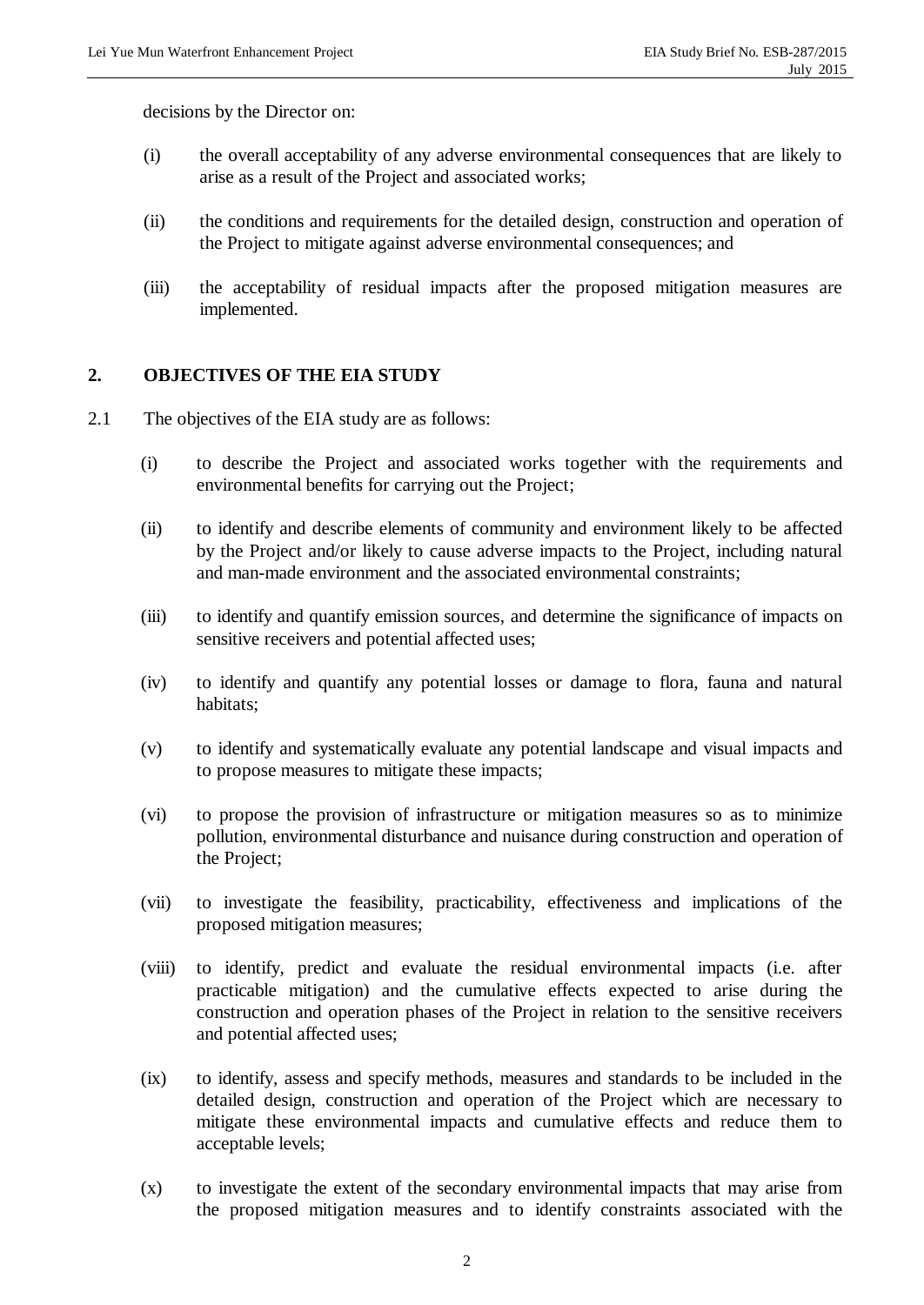mitigation measures recommended in the EIA study, as well as the provision of any necessary modification; and

(xi) to design and specify environmental monitoring and audit requirements to ensure the effective implementation of the recommended environmental protection, mitigation and pollution control measures.

## **3. DETAILED REQUIREMENTS OF THE EIA STUDY**

#### **3.1 The Purpose**

 The purpose of this EIA study brief is to scope the key issues of the EIA study and to specify the environmental issues that are required to be reviewed and assessed in the EIA study. The Applicant has to demonstrate in the EIA report whether the criteria in the relevant sections of the Technical Memorandum on the Environmental Impact Assessment Process of the Environmental Impact Assessment Ordinance (hereinafter referred to as "the TM") are complied with.

#### **3.2 The Scope**

- 3.2.1 The scope of this EIA study shall cover the Project and associated works mentioned in sub-section 1.2 above. The EIA study shall cover the combined impacts of the whole Project and the cumulative impacts of the existing, committed and planned developments in the vicinity of the Project in accordance with the requirements laid down in section 3.4 of the TM. The environmental impacts of on-site and off-site works and facilities associated with the Project shall be addressed. The EIA study shall address the likely key issues described below, together with any other key issues identified during the course of the EIA study:
	- (i) potential air quality impact on air sensitive receivers due to the construction and operation of the Project, including dust, odour, and gaseous emissions;
	- (ii) potential noise impact on noise sensitive receivers due to the construction of the Project;
	- (iii) potential water quality impact on relevant water system(s) including the Victoria Harbour (Phase One) Water Control Zone, Junk Bay Water Control Zone and Eastern Buffer Water Control Zone, and relevant water sensitive receivers during the construction and operation of the Project, including the impact arising from the marine dredging works and construction of marine structures;
	- (iv) potential sewerage and sewage treatment implications arising from the operation of the Project, including the impact due to the increase in sewage generated by the increase in visitors;
	- (v) potential land contamination issue arising from the Project;
	- (vi) potential waste management implications arising from the construction and operation of the Project, including handling and disposal of construction and demolition materials, dredged marine sediment, chemical waste and general refuse;
	- (vii) potential ecological impact during construction and operation of the Project, including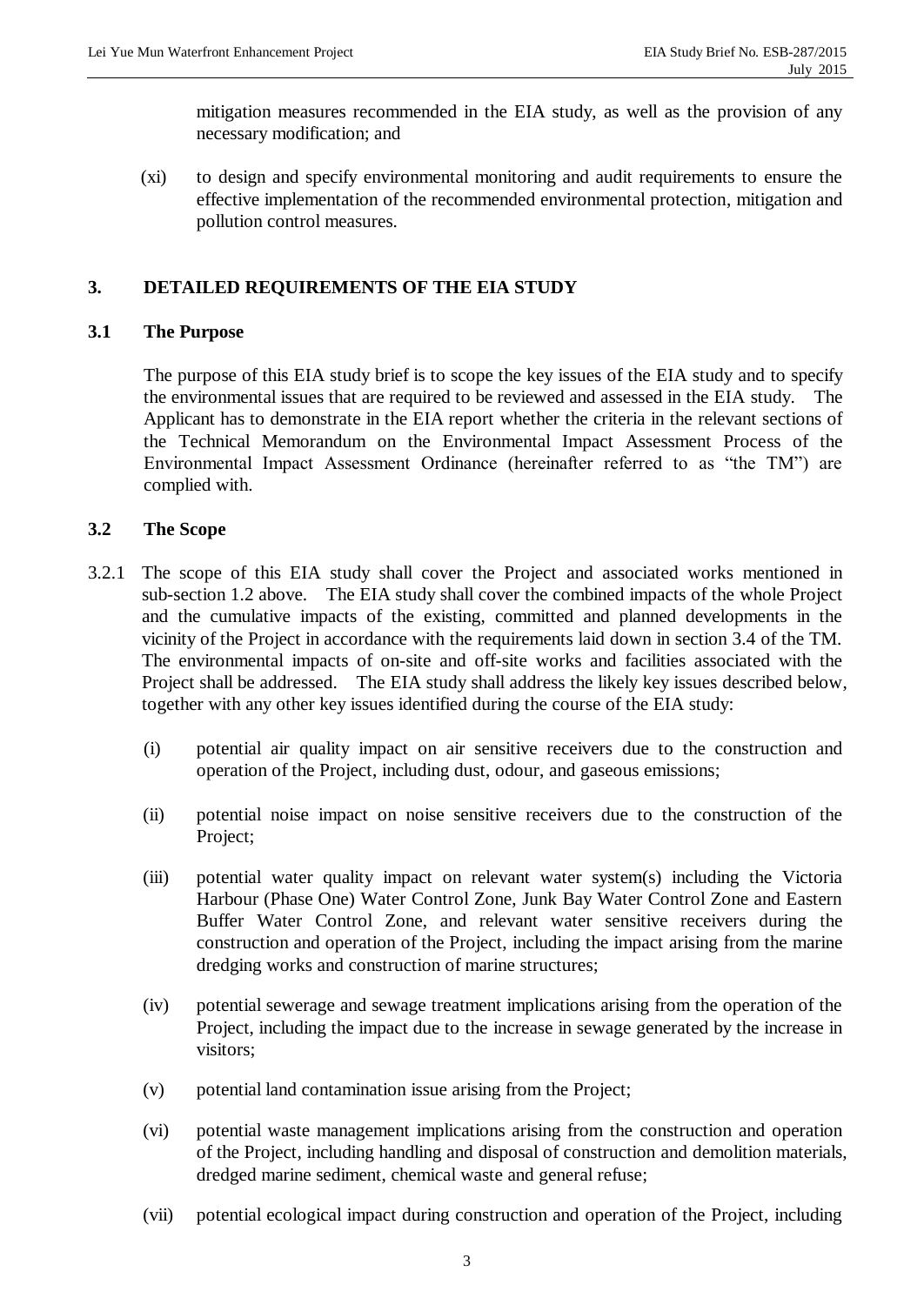impacts arising from the marine dredging works and land-based construction works;

- (viii) potential fisheries impact during construction and operation of the Project, including impacts arising from the marine dredging works;
- (ix) potential landscape and visual impacts due to the construction and operation of the Project
- (x) potential cumulative environmental impacts of the Project, through interaction or in combination with other existing, committed and planned projects such as the Sewerage to LYM Village, and Construction of Septic Tanks and Dry Weather Flow Interceptors at LYM Waterfront in the vicinity of the Project, and that those impacts may have a bearing on the environmental acceptability of the Project.

#### **3.3 Description of the Project**

3.3.1 Purpose(s) and Objectives of the Project

The Applicant shall provide information on the purpose(s) and objectives of the Project, and describe the benefit of the Project and scenarios with and without the Project.

#### 3.3.2 Details of the Project

The Applicant shall indicate the nature and status of project decision(s) for which the EIA study is undertaken. The Applicant shall describe the design, size, construction methods, the nature and methods of production or other major activities involved in operation of the project, using diagrams, plans and/or maps as necessary. The estimated duration of the construction phase and operational phase of the Project together with the programme within these phases shall be given. The land taken by the Project site(s), construction sites, and any associated access arrangements, auxiliary facilities and landscaping areas shall be shown on a scaled map. The uses to which the Project will be put shall be described and the different land use areas shall be demarcated as appropriate.

#### 3.3.3 Background and History of the Project

 The Applicant shall provide information on the site location and site history of the Project, any related projects, and the consideration of the different practicable siting and layout options of the proposed landing facility in the context of the Project. The key reasons for selecting the proposed siting and layout of the Project and the part environmental factors played in the selection shall be described. The main environmental impacts of the different practicable siting and layout options shall be compared with those of the Project and with the likely future environmental conditions in the absence of the Project.

# **3.4 Technical Requirements**

3.4.1 The Applicant shall conduct the EIA study to address the environmental aspects of the activities as described in section 3.2 above. The assessment shall be based on the best and latest information available during the course of the EIA study. The Applicant shall include in the EIA report details of the construction and operational programme and methodologies for the Project. The Applicant shall clearly state in the EIA report the time frame, staged implementation programme and works programme of the Project and other concurrent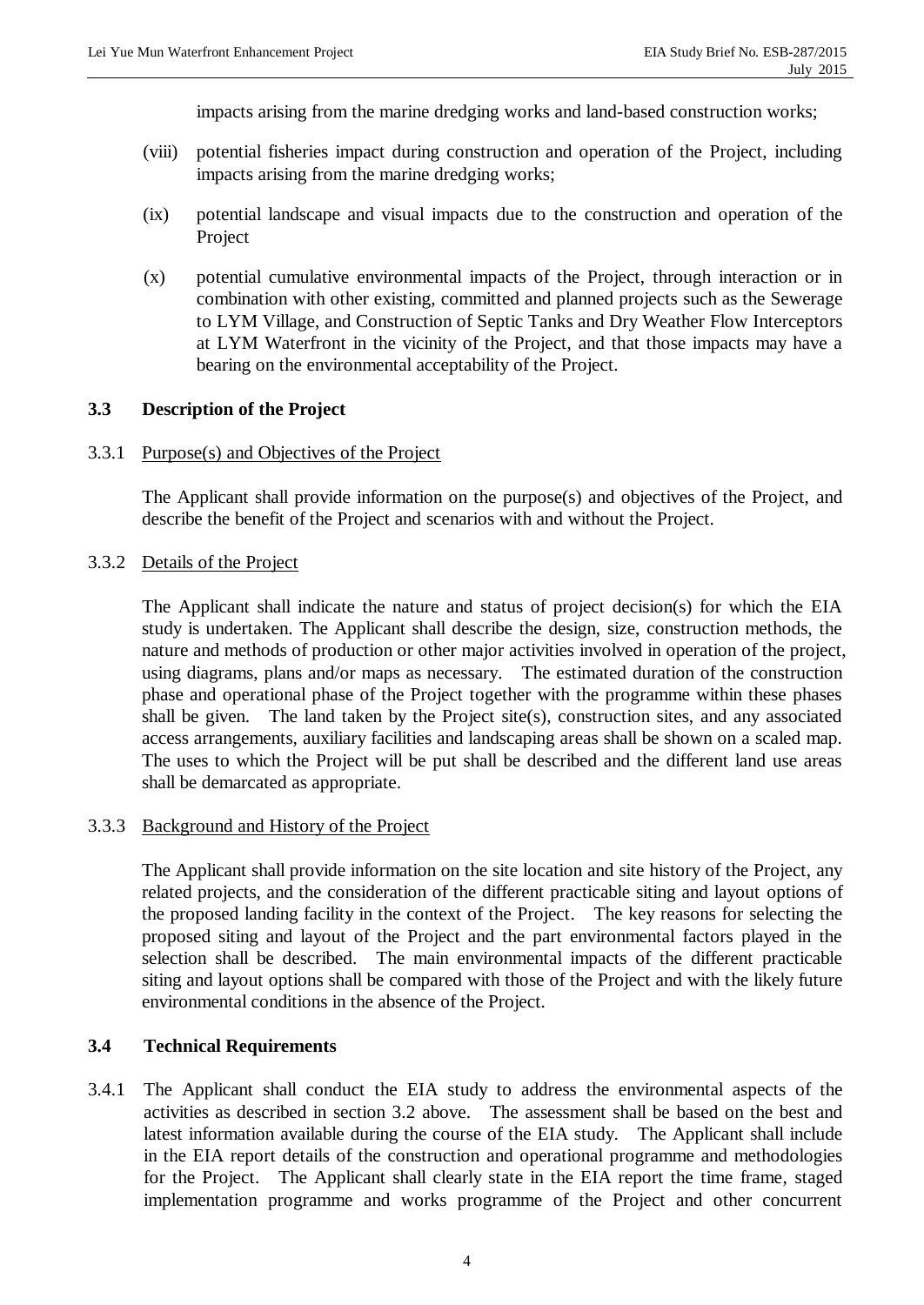projects, and assess the cumulative environmental impacts from the Project and interacting projects as identified in the EIA study.

3.4.2 The EIA study shall follow the technical requirements specified below and in the Appendices of this EIA study brief.

# 3.4.3 **Air Quality Impact**

- 3.4.3.1 The Applicant shall follow the criteria and guidelines for evaluating and assessing air quality impact as stated in section 1 of Annex 4 and Annex 12 of the TM respectively.
- 3.4.3.2 The study area for the air quality impact assessment shall be defined by a distance of 500 metres from the boundary of the Project site, with consideration to be extended to include major existing, planned and committed air pollutant emission sources that may have a bearing on the environmental acceptability of the Project. The assessment shall include the existing, committed and planned sensitive receivers within the study area as well as areas where air quality may be potentially affected by the Project. The sensitive receivers shall include, but not limited to, the existing lookout points and viewing platform, the proposed promenade, pavilion and carp-shaped platform, Tin Hau Temple, Ma Pui Tsuen, Che Ting Tsuen, Ma Wan Tsuen, Lei Yue Mun Basketball Court, Lei Yue Mun Rest Garden, Jockey Club Lei Yue Mun Plus, Former Hoi Bun School Basketball Court and Lei Yue Mun Village. The assessment shall also take into account the impacts of emission sources from nearby concurrent projects, if any. The assessment shall be based on the best available information at the time of the assessment.
- 3.4.3.3 The assessment of air quality impact arising from the construction and operation of the Project shall follow the detailed technical requirements given in Appendix A. The Applicant shall assess the air pollutant concentrations with reference to the relevant sections of the guidelines given in Appendix A-1 attached to this EIA study brief, or other methodology as agreed by the Director.

#### 3.4.4 **Noise Impact (Construction Phase)**

- 3.4.4.1 The Applicant shall follow the criteria and guidelines for evaluating and assessing noise impact as stated in Annexes 5 and 13 of the TM respectively.
- 3.4.4.2 The study area for the noise impact assessment shall generally include areas within 300 metres from the boundary of the Project site. Subject to the agreement of the Director, the study area can be reduced accordingly if the first layer of noise sensitive receivers (NSRs), closer than 300 metres from the outer Project limit, provides acoustic shielding to those receivers at distances further away from the Project. The study area shall be expanded to include NSRs at distances over 300 metres from the Project and associated works if those NSRs are also affected by the construction of the Project. The NSRs shall include, but not limited to, Tin Hau Temple, Ma Pui Tsuen, Che Ting Tsuen, Ma Wan Tsuen, Jockey Club Lei Yue Mun Plus and Lei Yue Mun Village.
- 3.4.4.3 The noise impact assessment shall follow the detailed technical requirements given in Appendix B.

#### 3.4.5 **Water Quality Impact**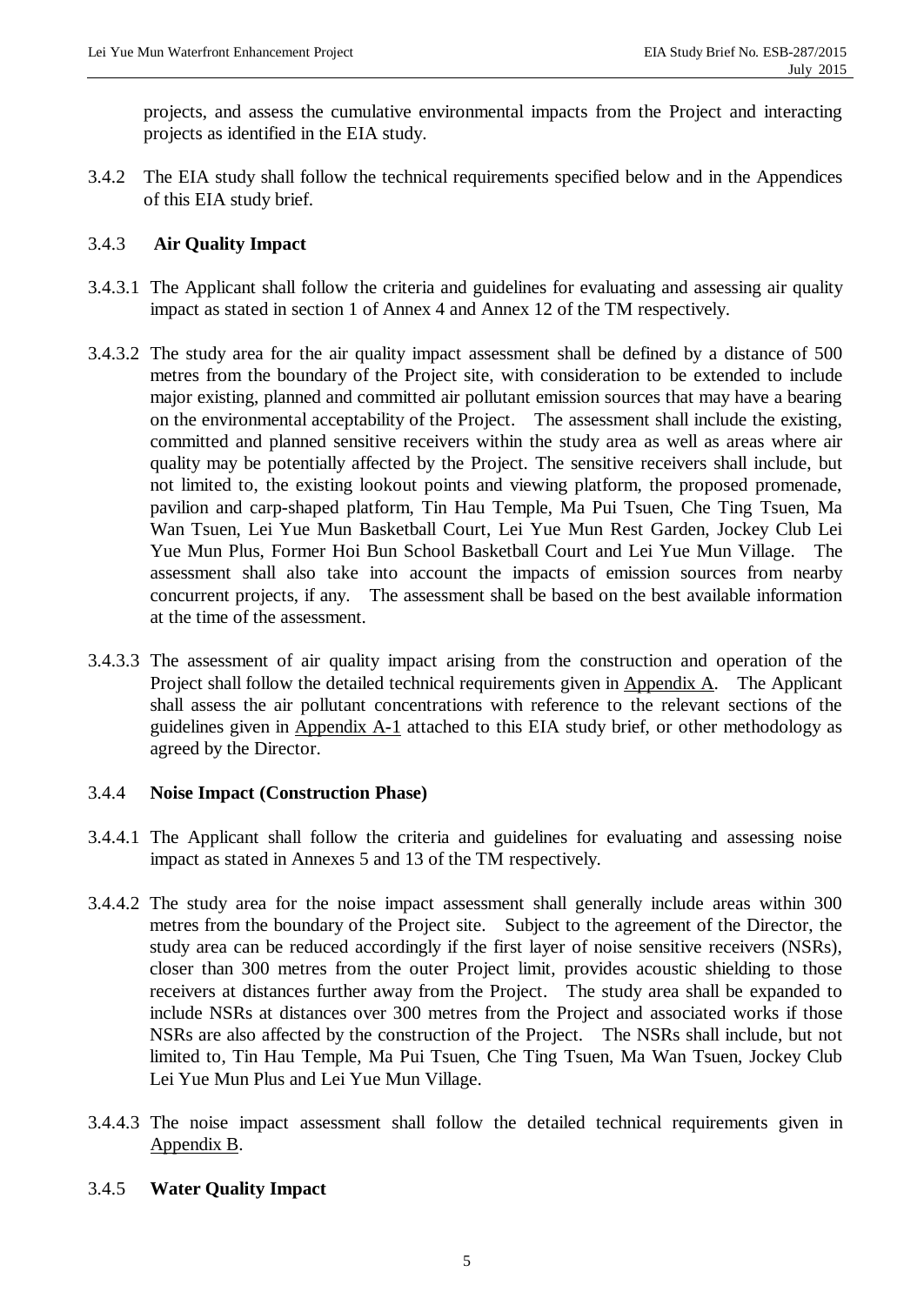- 3.4.5.1 The Applicant shall follow the criteria and guidelines for evaluating and assessing water quality impact as stated in Annexes 6 and 14 of the TM respectively.
- 3.4.5.2 The study area for the water quality impact assessment shall include areas within 500 metres from the boundary of the Project site and shall cover Victoria Harbour (Phase One) Water Control Zone, Junk Bay Water Control Zone and Eastern Buffer Water Control Zone as designated under Water Pollution Control Ordinance. The study area can be extended to include other areas such as stream courses, existing and new drainage system, and the associated water system(s) in the vicinity if they are found also being affected by the Project during the EIA study and have a bearing on the environmental acceptability of the Project. The assessment shall include the water quality sensitive receivers in the vicinity of the Project, including but not limited to, marine habitats for coral communities, Tung Lung Chau Fish Culture Zone, Secondary Contact Recreation Subzone under the Junk Bay Water Control Zone, potential water sports activities, Water Supplies Department seawater intakes at Yau Tong and the cooling water intake points nearby.
- 3.4.5.3 The water quality impact assessment shall follow the detailed technical requirements given in Appendix C.

#### 3.4.6 **Sewerage and Sewage Treatment Implications**

- 3.4.6.1 The Applicant shall follow the criteria and guidelines for evaluating and assessing impacts on the public sewerage, sewage treatment and disposal facilities as stated in section 6.5 in Annex 14 of the TM.
- 3.4.6.2 The assessment shall include the sewerage impact arising from the increase in sewage generated by the increase in visitors during operation of the Project, and shall address any possible programme gap between the provision of public sewerage to be implemented under a separate project "Sewerage to LYM Village" undertaken by the Drainage Services Department, and the operation of the Project. Appropriate interim sewage treatment facilities before the public sewerage is provided for the Project shall be examined and recommended in the assessment.
- 3.4.6.3 The assessment of the sewerage and sewage treatment implication arising from the operation of the Project shall follow the detailed technical requirements given in Appendix D.

#### 3.4.7 **Waste Management Implications**

- 3.4.7.1 The Applicant shall follow the criteria and guidelines for evaluating and assessing waste management implications as stated in Annexes 7 and 15 of the TM respectively.
- 3.4.7.2 The assessment of the waste management implications shall follow the detailed technical requirements given in Appendix E-1.

#### 3.4.8 **Land Contamination**

- 3.4.8.1 The Applicant shall follow the guidelines for evaluating and assessing potential land contamination issue as stated in sections 3.1 and 3.2 of Annex 19 of the TM respectively.
- 3.4.8.2 The assessment of the potential land contamination issue of the Project shall follow the detailed requirements given in Appendix E-2.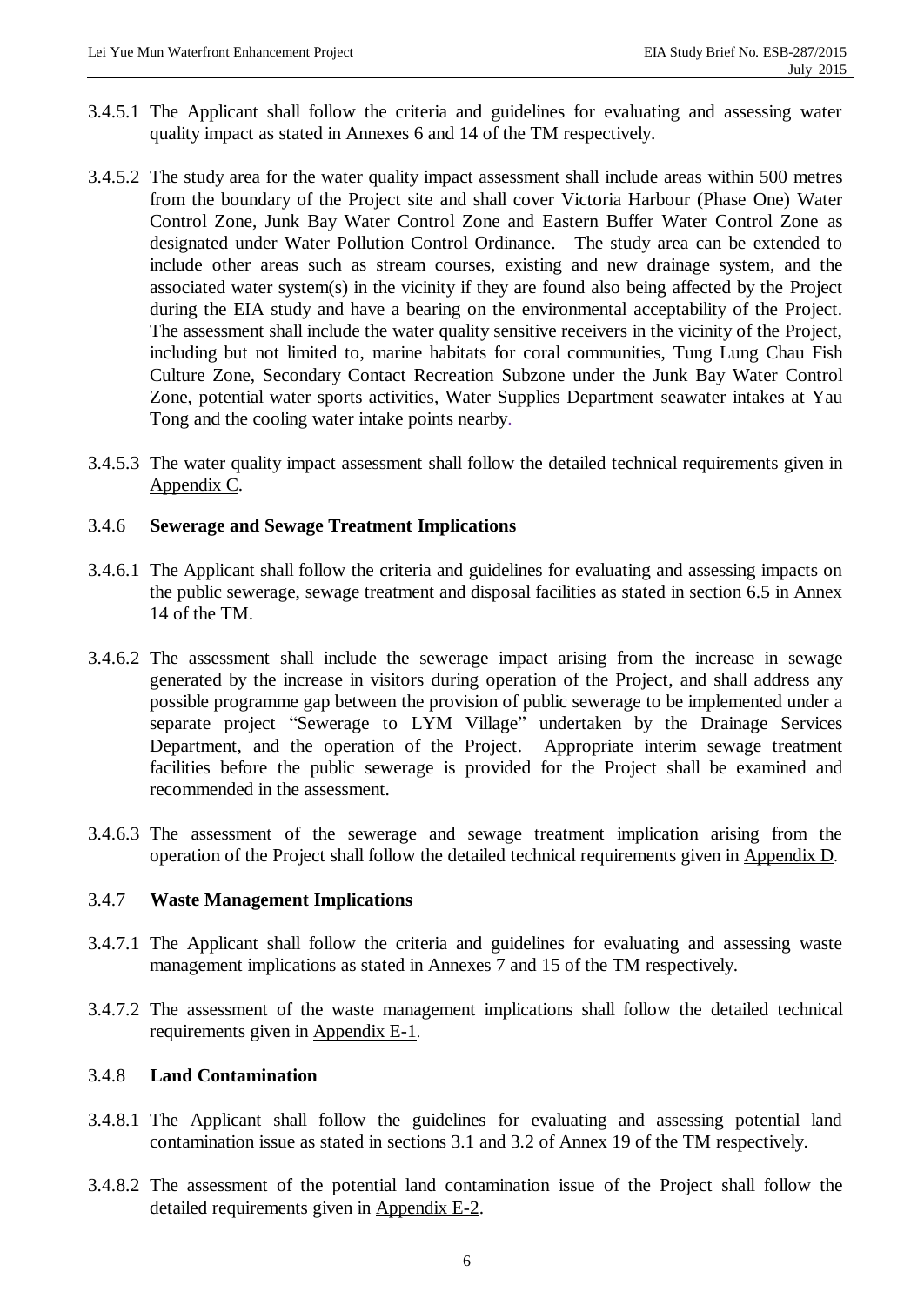# 3.4.9 **Ecological Impact (Terrestrial and Marine)**

- 3.4.9.1 The Applicant shall follow the criteria and guidelines for evaluating and assessing ecological impact as stated in Annexes 8 and 16 of the TM respectively.
- 3.4.9.2 The study area for the purpose of the terrestrial and marine ecological impact assessment shall include areas within 500 metres distance from the boundary of the Project site and any other areas likely to be impacted by the Project. The assessment shall include ecological sensitive receivers in the vicinity of the Project, including but not limited to, woodland, grassland, rocky shores, intertidal habitat, subtidal habitat, soft substrate benthic habitat, hard substrate benthic habitat, coral communities and the open water in the vicinity, as well as the rocky outcrop and the oyster shell beach covered under the Coastal Protection Area.
- 3.4.9.3 The ecological impact assessment shall follow the detailed technical requirements given in Appendix F.

#### 3.4.10 **Fisheries Impact**

- 3.4.10.1 The Applicant shall follow the criteria and guidelines for evaluating and assessing fisheries impact as stated in Annexes 9 and 17 of the TM respectively.
- 3.4.10.2 The assessment area for the fisheries impact assessment shall include areas within 500 meters distance from the boundaries of the Project and the associated works. The assessment area shall be extended to include any other areas if they are found also being impacted by the Project during the course of the EIA study. Special attention shall be given to any potential loss or disturbance of fishing ground, fisheries habitat, spawning and nursery grounds, water quality deterioration at sensitive receivers particularly the Tung Lung Chau Fish Culture Zone.
- 3.4.10.3 The fisheries impact assessment shall follow the detailed technical requirements given in Appendix G.

#### 3.4.11 **Landscape and Visual Impacts**

- 3.4.11.1 The Applicant shall follow the criteria and guidelines as stated in Annexes 10 and 18 of the TM respectively, the EIAO Guidance Note No. 8/2010 on "Preparation of Landscape and Visual Impact Assessment under the Environmental Impact Assessment Ordinance" and the report of "Landscape Value Mapping of Hong Kong" for evaluating and assessing the landscape and visual impacts.
- 3.4.11.2 The study area for the landscape impact assessment shall include areas within 500 metres distance from the boundary of the Project site. The study area for the visual impact assessment shall be defined by the visual envelope of the Project. The assessment shall include, but not limited to, potential landscape impacts on landscape resources (e.g. oyster shell beach and other coastal features, existing trees and slopes, etc.), and potential visual impacts arising from above ground structures (e.g. proposed pavilion and the carp-shaped platform, etc.).
- 3.4.11.3 The landscape and visual impact assessments shall follow the detailed technical requirements given in Appendix H.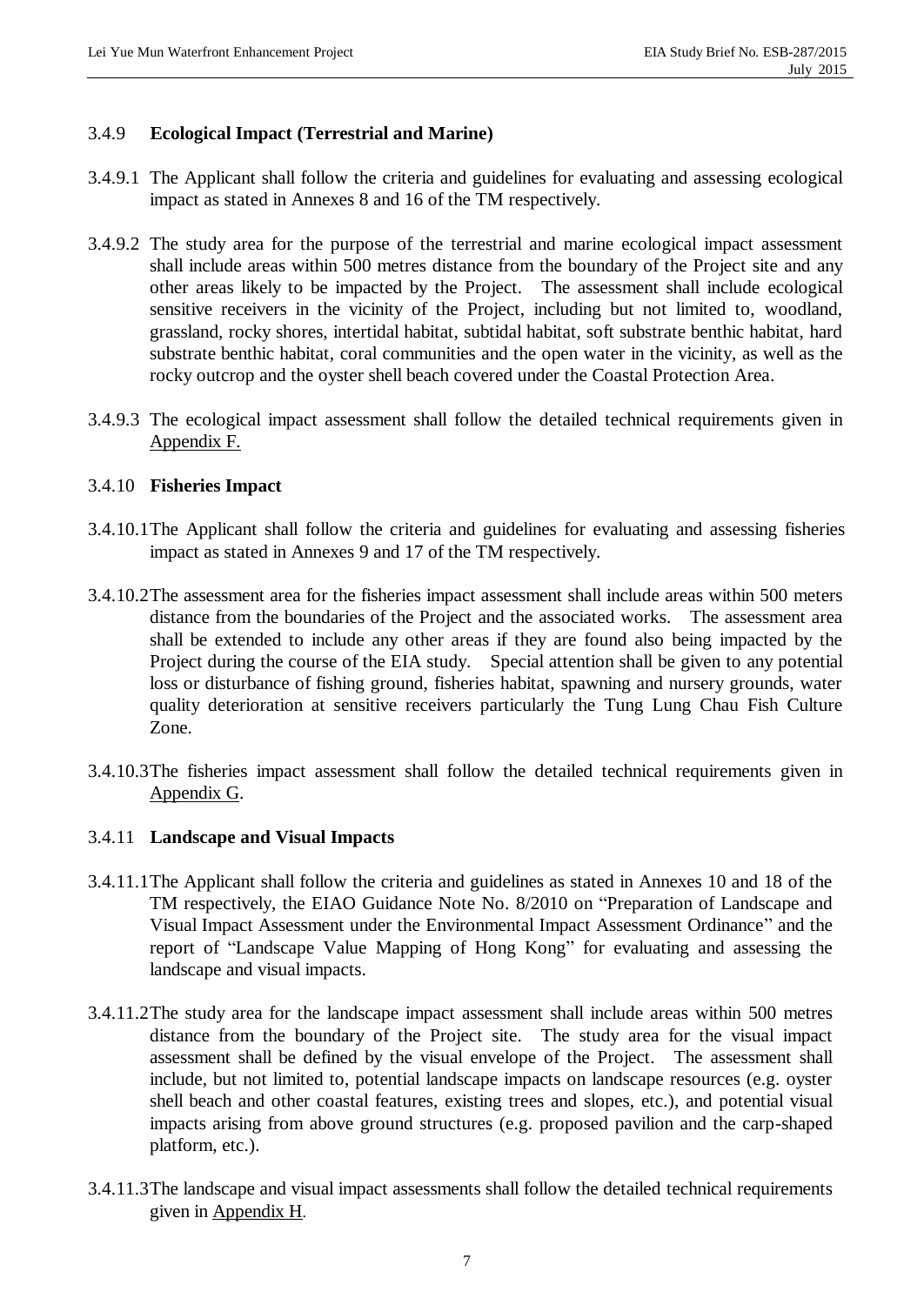#### 3.4.12 **Environmental Monitoring and Audit (EM&A) Requirements**

- 3.4.12.1 The Applicant shall identify and justify in the EIA study whether there is any need for EM&A activities during the construction and operation phases of the Project and, if affirmative, to define the scope of EM&A requirements for the Project in the EIA study.
- 3.4.12.2 Subject to the confirmation of the EIA study findings, the Applicant shall comply with the requirements as stipulated in Annex 21 of the TM.
- 3.4.12.3 The Applicant shall prepare a Project Implementation Schedule (in the form of a checklist as shown in Appendix I) containing the EIA study recommendations and mitigation measures with reference to the implementation programme.

#### **4. DURATION OF VALIDITY**

4.1 The Applicant shall notify the Director of the commencement of the EIA study. If the EIA study does not commence within 36 months after the date of issue of the EIA study brief, the Applicant shall apply to the Director for a fresh EIA study brief before commencement of the EIA study.

#### **5. REPORT REQUIREMENTS**

- 5.1 In preparing the EIA report, the Applicant shall refer to Annex 11 of the TM for the contents of an EIA report. The Applicant shall also refer to Annex 20 of the TM, which stipulates the guidelines for the review of an EIA report.
- 5.2 The Applicant shall provide the following summary information in the EIA report :
	- (i) Summary of Environmental Outcomes

The EIA report shall contain a summary of key environmental outcomes arising from the EIA study, including estimated population protected from various environmental impacts, environmentally sensitive areas protected, environmentally friendly options considered and incorporated in the preferred option, environmental designs recommended, key environmental problems avoided, compensation areas included and the environmental benefits of environmental protection measures recommended.

(ii) Summary of Environmental Impacts

To facilitate effective retrieval of pertinent key information, the EIA report shall contain a summary table of environmental impacts showing the assessment points, results of impact predictions, relevant standards or criteria, extents of exceedances predicted, impact avoidance measures considered, mitigation measures proposed and residual impacts (after mitigation). This summary shall cover each individual impact and shall also form an essential part of the executive summary of the EIA report.

(iii) Documentation of Key Assessment Assumptions, Limitation of Assessment Methodologies and related Prior Agreement(s) with the Director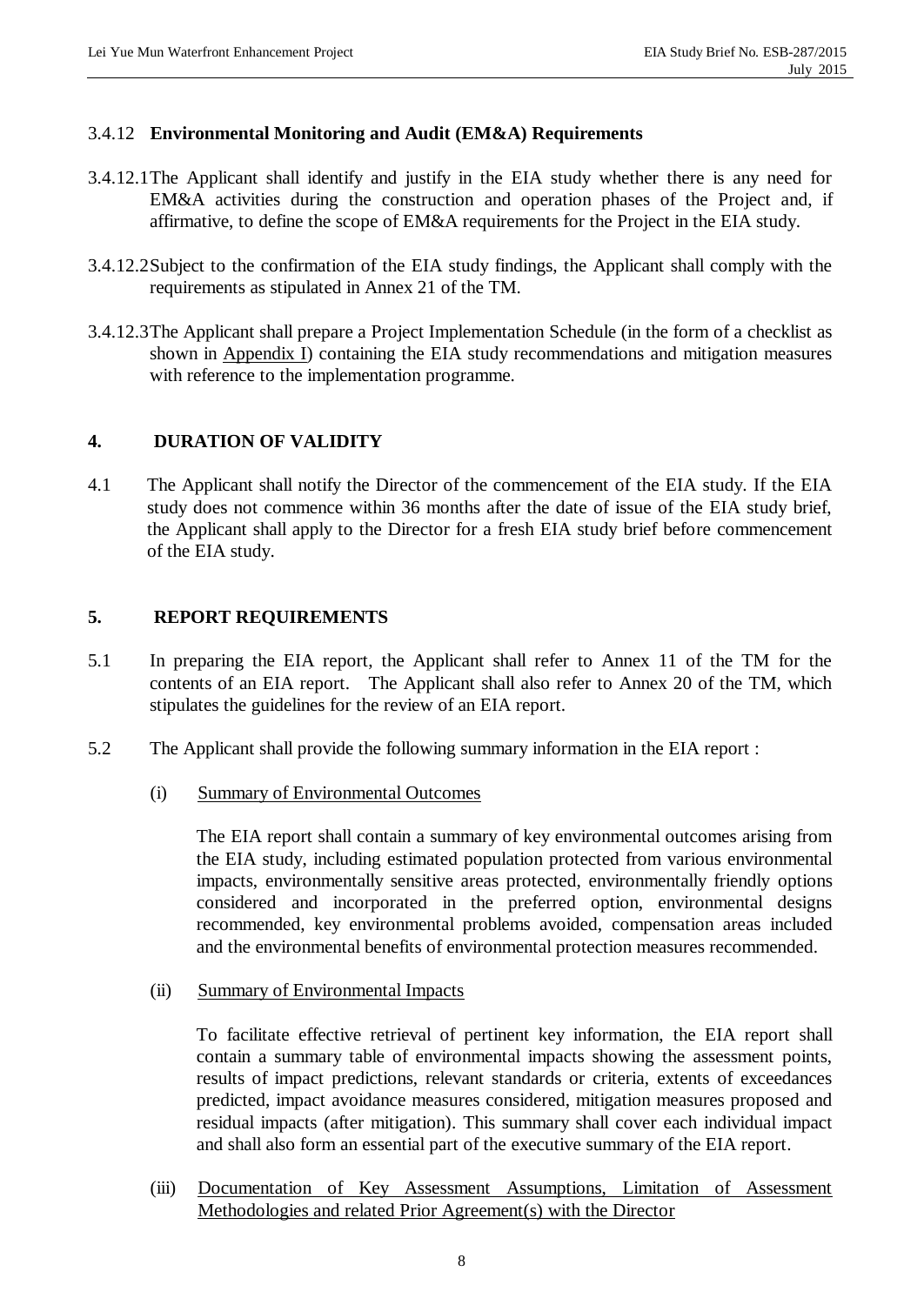To facilitate efficient retrieval, the EIA report shall contain a summary including the assessment methodologies and key assessment assumptions adopted in the EIA study, the limitations of these assessment(s) methodologies/assumptions, if any, plus all relevant prior agreement(s) with the Director or other Authorities on individual environmental media assessment components. The proposed use of any alternative assessment tool(s) or assumption(s) have to be justified by the Applicant, with supporting documents based on cogent, scientific and objectively derived reason(s) before seeking the Director's agreement. The supporting documents shall be provided in the EIA report.

(iv) Documentation of Public Concerns

The EIA report shall contain a summary of the main concerns of the general public, special interest groups and the relevant statutory or advisory bodies received and identified by the Applicant during the course of the EIA study, and describe how the relevant concerns have been taken into account.

5.3 The Applicant shall supply the Director with hard and electronic copies of the EIA report and the executive summary in accordance with the requirements given in Appendix J of this EIA study brief. The Applicant shall, upon request, make additional copies of the above documents available to the public, subject to payment by the interested parties of full costs of printing.

#### **6. OTHER PROCEDURAL REQUIREMENTS**

- 6.1 If there is any change in the name of Applicant for this EIA study brief during the course of the EIA study, the Applicant must notify the Director immediately.
- 6.2 If there is any key change in the scope of the Project mentioned in sub-section 1.2 of this EIA study brief and in Project Profile (No. PP-525/2015), the Applicant must seek confirmation from the Director in writing on whether or not the scope of issues covered by this EIA study brief can still cover the key changes and the additional issues, if any, that the EIA study must also address. If the changes to the Project fundamentally alter the key scope of the EIA study brief, the Applicant shall apply to the Director for a fresh EIA study brief.

# **7. LIST OF FIGURE AND APPENDICES**

7.1 This EIA study brief includes the following figure and appendices:

 Figure 1 – Project Location Plan Appendix A – Requirements for Air Quality Impact Assessment Appendix A-1 – Air Quality Modelling Guidelines Appendix B – Requirements for Noise Impact Assessment Appendix C – Requirements for Water Quality Impact Assessment Appendix C-1 – Hydrodynamic and Water Quality Modelling Requirements Appendix D – Requirements for Assessment of Sewerage and Sewage Treatment Implications

Appendix E-1 – Requirements for Assessment of Waste Management Implications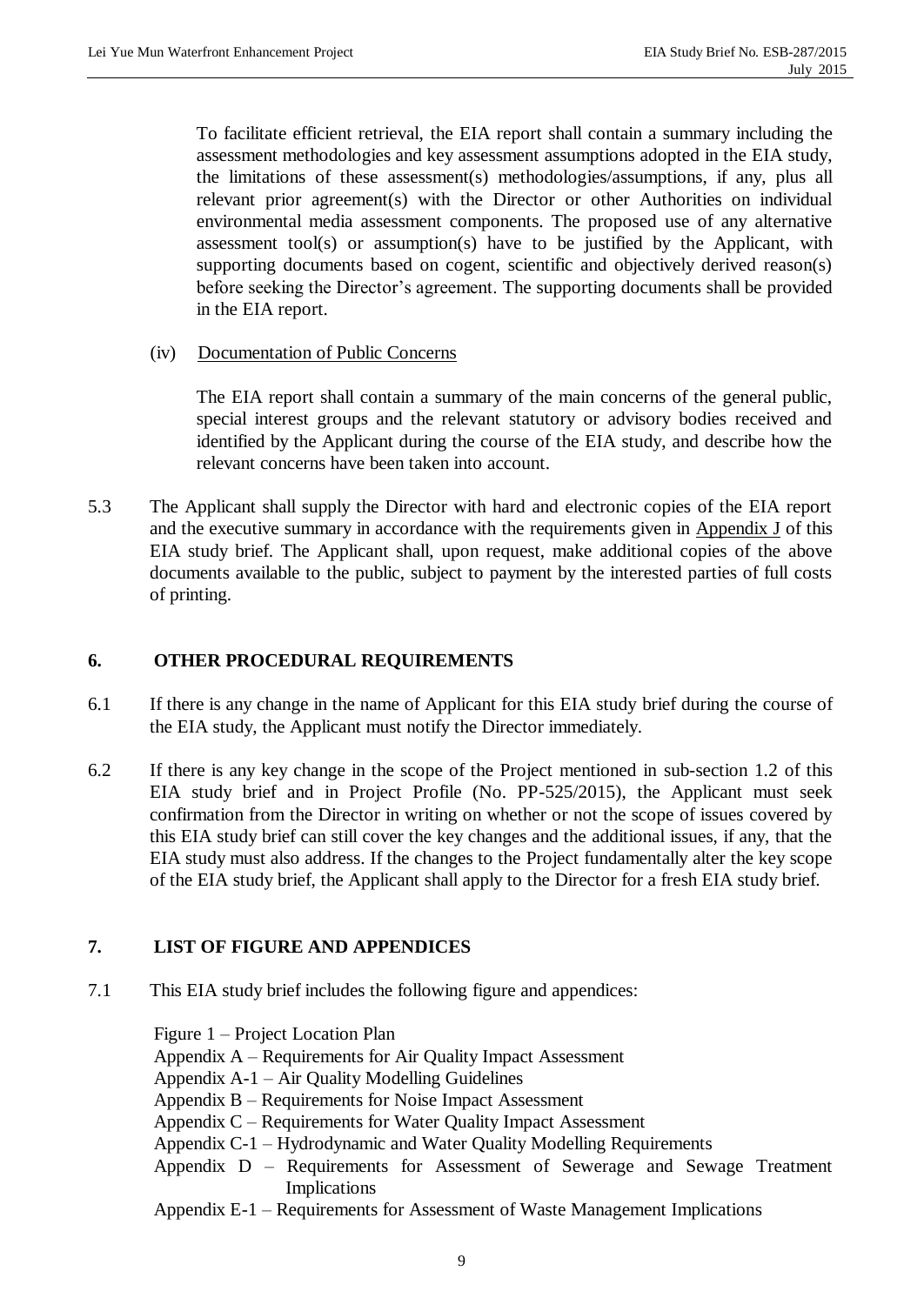Appendix E-2 – Requirements for Land Contamination Assessment Appendix F – Requirements for Ecological Impact Assessment Appendix G – Requirements for Fisheries Impact Assessment Appendix H – Requirements for Landscape and Visual Impact Assessment Appendix I – Implementation Schedule Appendix J – Requirements for EIA Report Documents

# --- END OF EIA STUDY BRIEF ---

July 2015 Environmental Assessment Division Environmental Protection Department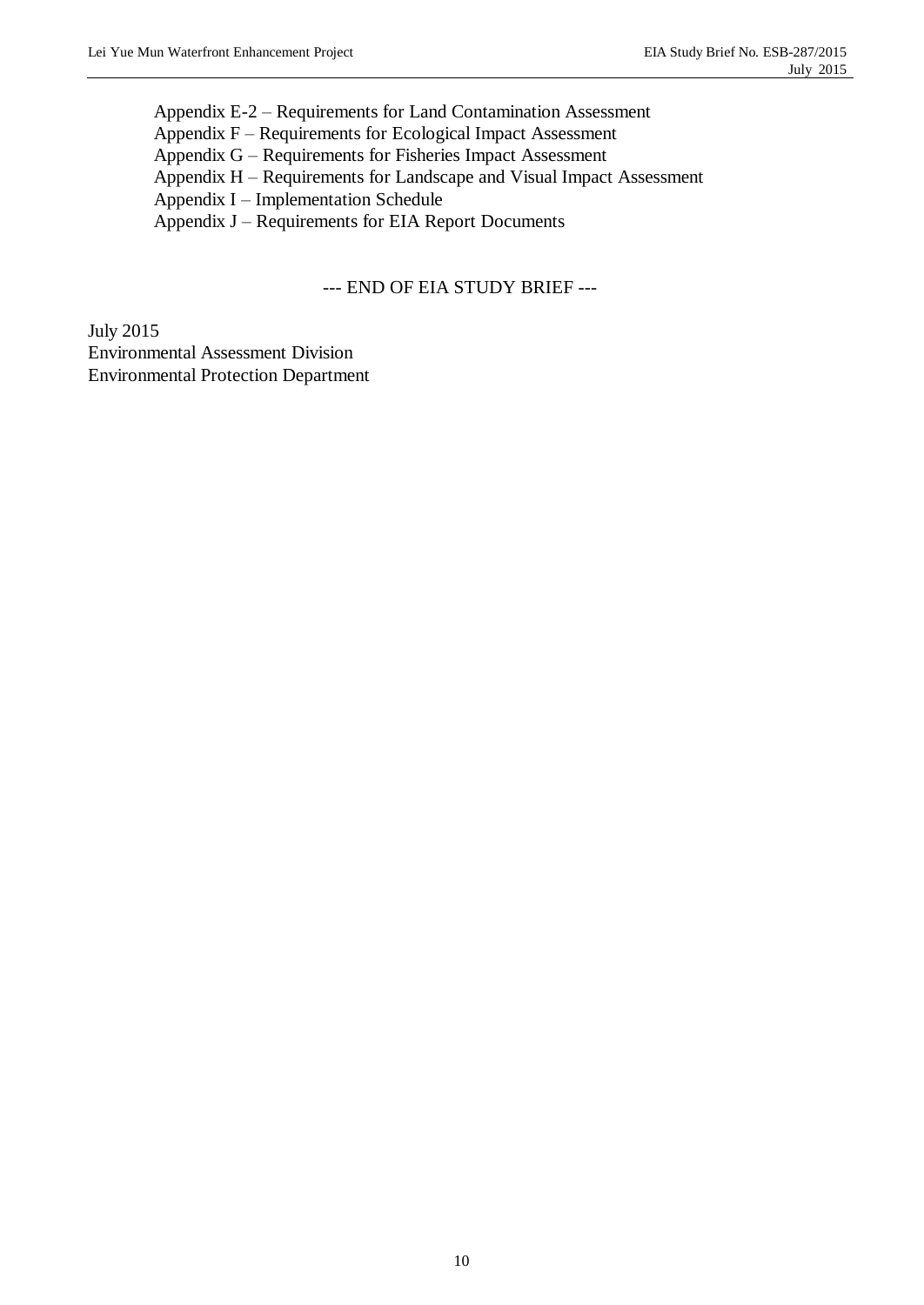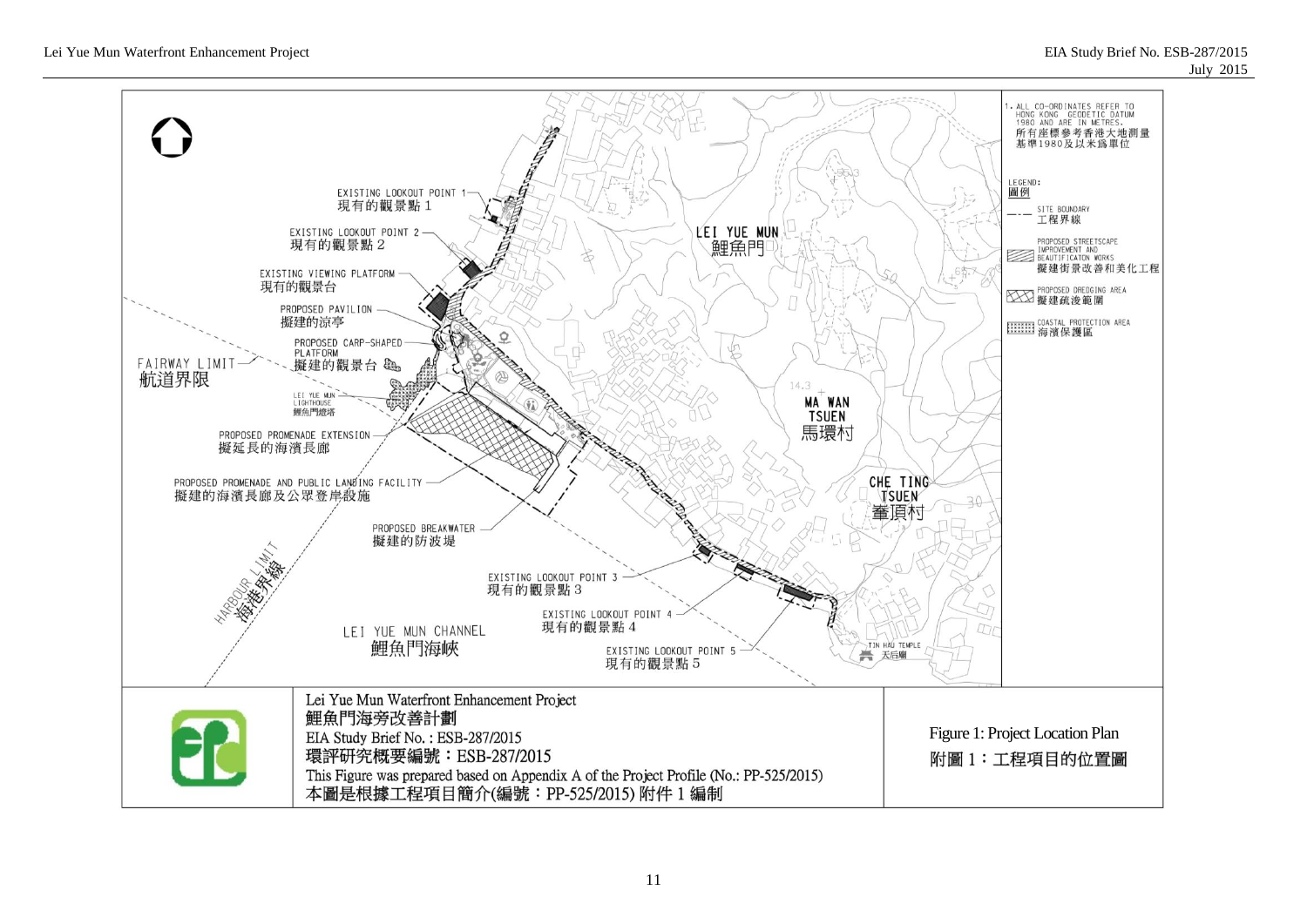# **Appendix A**

# **Requirements for Air Quality Impact Assessment**

The air quality impact assessment shall include the following:

- 1. Background and Analysis of Activities
	- (a) Provision of background information relating to air quality issues relevant to the Project, e.g. description of the types of activities of the Project that may affect air quality during construction and operation stages of the Project.
	- (b) Provision of an account, where appropriate, of the consideration/measures that have been taken into consideration in the planning of the Project to abate the air pollution impact. The Applicant shall consider alternative construction methods, phasing programmes, and alternative operation modes to minimize the air quality impact during construction and operation stages of the Project.
	- (c) Presentation of background air quality levels in the study area for the purpose of evaluating cumulative air quality impacts during construction and operation stages of the Project. If PATH (Pollutants in the Atmosphere and their Transport over Hong Kong) model is used to estimate the background air quality, details for the estimation of the emission sources to be adopted in the model runs should be clearly presented.
- 2. Identification of Air Sensitive Receivers (ASRs) and Examination of Emission / Dispersion **Characteristics** 
	- (i) Identification and description of existing, planned and committed ASRs that would likely be affected by the Project, including those earmarked on the relevant Outline Zoning Plans, Development Permission Area Plans, Outline Development Plans and Layout Plans and other relevant published land use plans, including plans and drawings published by Lands Department and any land use and development applications approved by the Town Planning Board. The Applicant shall select the assessment points of the identified ASRs that represent the worst impact point of these ASRs. A map clearly showing the location and description such as name of buildings, their uses and height of the selected assessment points shall be given. The separation distances of these ASRs from the nearest emission sources shall also be given.
	- (ii) Provision of a list of air pollution emission sources, including any nearby emission sources which are likely to have impact related to the Project based on the analysis of the constructional and operational activities in section 1 above. Examples of constructional stage emission sources include stock piling, material handling and vehicular movements on unpaved haul roads on site, etc. Examples of operational stage emission sources include emissions from marine traffic induced by the operation of the Project and odour emissions from sewage discharges / interim sewage treatment facilities (if any), etc. Confirmation regarding the validity of the assumptions adopted and the magnitude of the activities (e.g. volume of construction material handled, etc.) shall be obtained from the relevant government departments / authorities and documented in the EIA report.
	- (iii) Identification of chimneys and obtainment of relevant chimney emission data in the study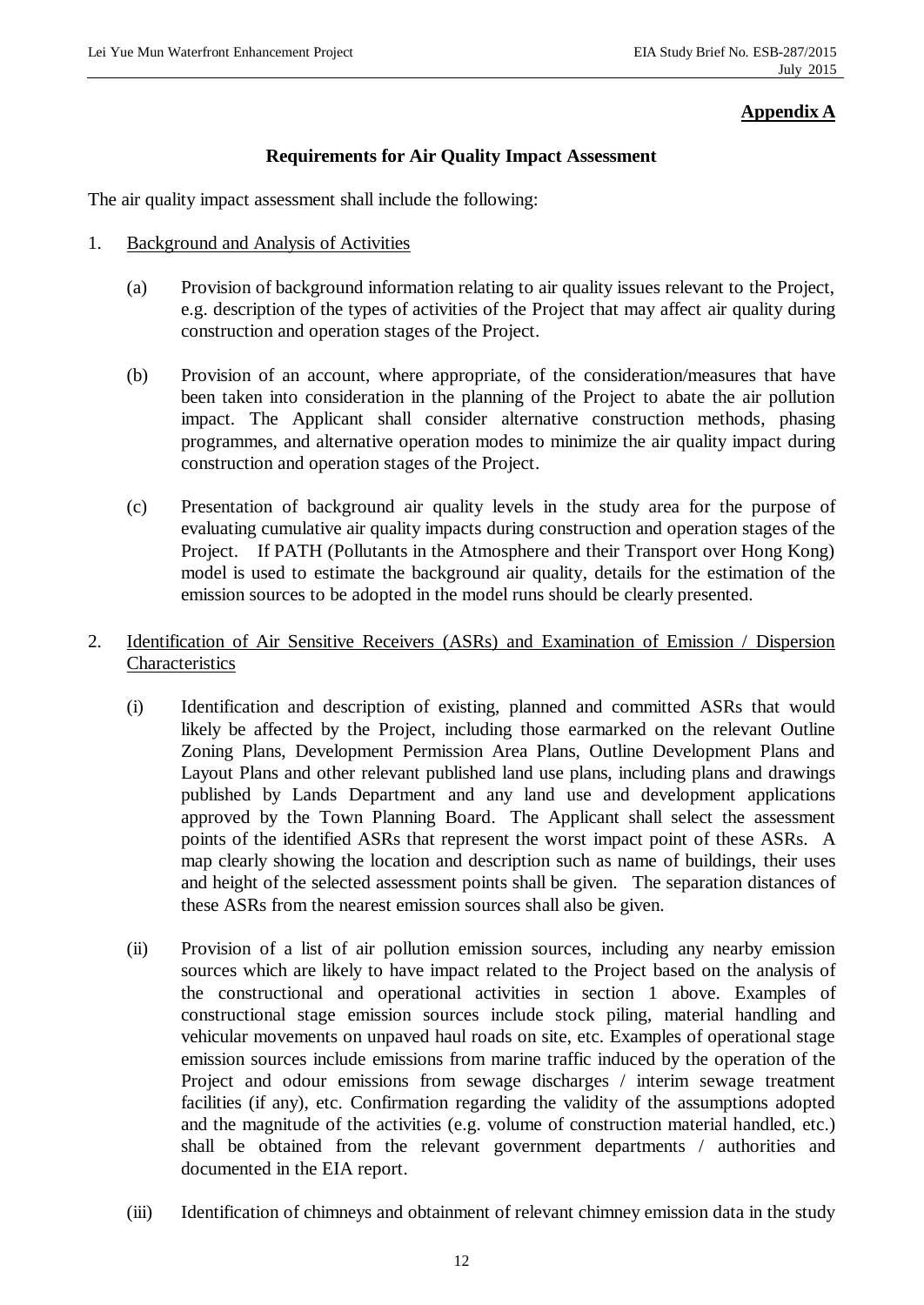area by carrying out a survey for assessing the potential air quality impact of air pollutants through chimneys. The Applicant shall ensure and confirm that the chimney emission data used in their assessment have been validated and updated by their own survey. If there are any errors subsequently found in their chimney emission data used, the Applicant shall be fully responsible and the submission may be invalidated.

- (iv) Identification of odour emission sources and obtainment of relevant odour emission data in the study area by carrying out a survey for assessing the potential air quality impact of the odour emissions.
- (v) The emissions from any concurrent projects identified as relevant during the course of the EIA study shall be taken into account as contributing towards the overall cumulative air quality impact. The impact as affecting the existing, committed and planned ASRs within the study area shall be assessed, based on the best information available at the time of assessment.
- 3. Construction Phase Air Quality Impact
	- (i) The Applicant shall follow the requirements stipulated under the Air Pollution Control (Construction Dust) Regulation to ensure that construction dust impacts are controlled within the relevant standards as stipulated in Section 1 of Annex 4 of the TM.
	- (ii) If the Applicant anticipates that the Project will give rise to significant construction dust impacts likely to exceed recommended limits in the TM at the ASRs despite the incorporation of the dust control measures proposed, a quantitative assessment should be carried out to evaluate the construction dust impact at the identified ASRs. The Applicant shall follow the methodology set out in section 5 below when carrying out the quantitative assessment.
	- (iii) The Applicant shall examine the likely odour impact that may arise from the construction and associated activities of the Project (e.g. dredging), and propose suitable measures to control/ minimize potential odour nuisance. If the Project will potentially give rise to significant odour impacts likely to exceed recommended limits in the TM at the ASRs, a quantitative assessment should be carried out to evaluate the construction odour impact at the identified ASRs and recommend effective mitigation measures.
	- (iv) A monitoring and audit programme for the construction phase of the Project shall be devised to verify the effectiveness of the control measures proposed so as to ensure proper construction dust and odour control.
- 4. Operational Phase Air Quality Impact
	- (i) The Applicant shall assess the expected air pollutant impacts at the identified ASRs arising from the operation of the Project (e.g. marine traffic induced by the operation of the Project) based on an assumed reasonably worst-case scenario under normal operating conditions. If the assessment indicates likely exceedances of the recommended limits in the TM at the development and the nearby ASRs, a quantitative assessment should be carried out to evaluate the operational phase air quality impacts at the identified ASRs. The Applicant shall follow the methodology set out in section 5 below when carrying out the quantitative assessment.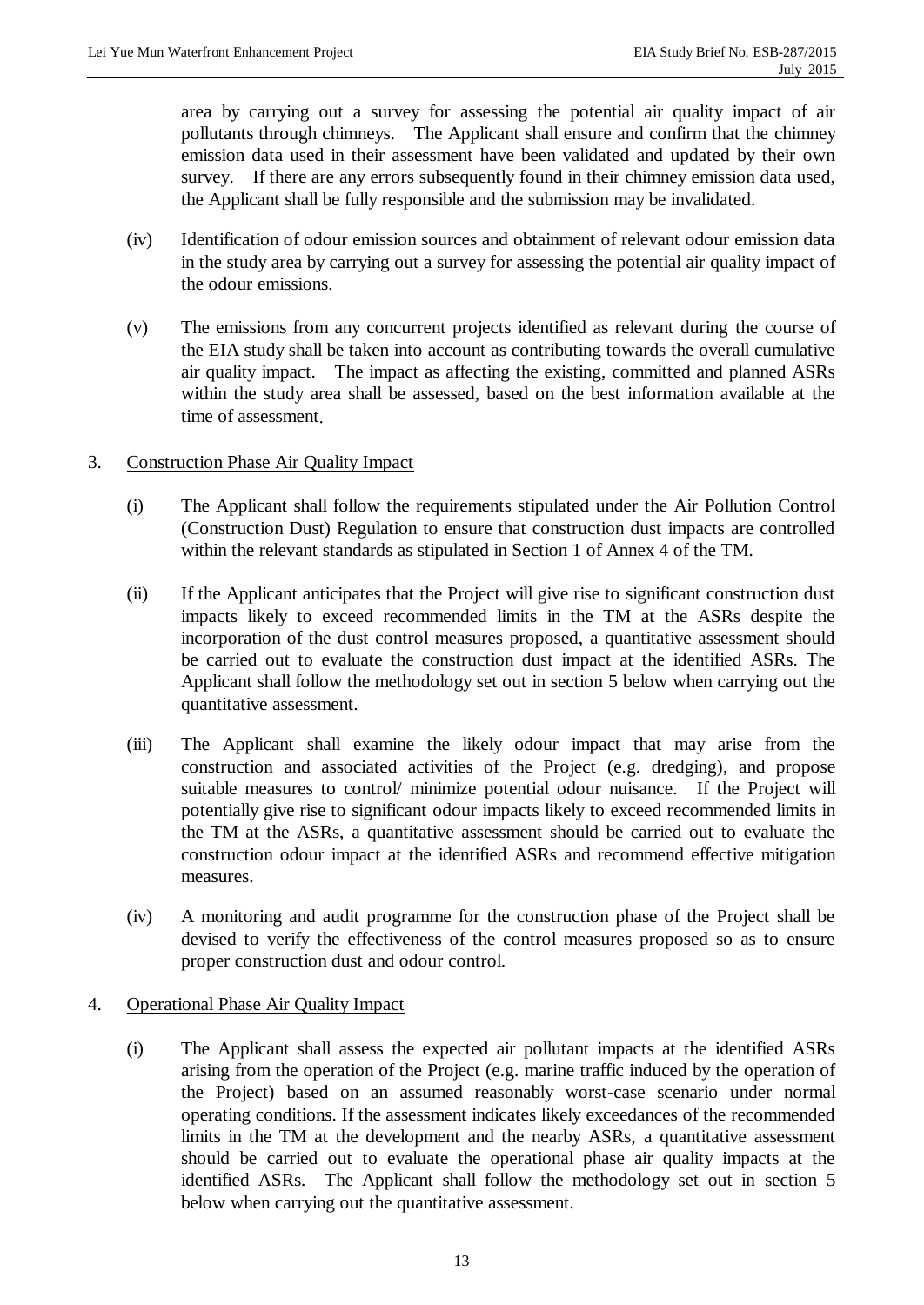- (ii) The Applicant shall assess the potential odour impact at the identified ASRs arising from the Project/activities in the Project during the operation phase based on assumed reasonably worst-case scenario under normal operating conditions.
- (iii) A monitoring and audit programme for the operational phase of the Project shall be devised to verify the effectiveness of the control measures proposed so as to ensure proper control of operational air quality impacts.

#### 5. Quantitative Assessment Methodology

If quantitative assessment is required, the Applicant should follow the relevant methodology set out below when carrying out the assessment:

- (i) The Applicant shall conduct the quantitative assessment by applying the general principles enunciated in the modelling guidelines in Appendices A-1 while making allowance for the specific characteristic of the Project. This specific methodology must be documented in such level of details, preferably assisted with tables and diagrams, to allow the readers of the EIA report to grasp how the model has been set up to simulate the situation under study without referring to the model input files. Detailed calculations of air pollutants emission rates for input to the modelling shall be presented in the EIA report. The Applicant must ensure consistency between the text description and the model files at every stage of submissions for review. In case of doubt, the Applicant shall seek prior agreement from the Director on the specific modelling details.
- (ii) The Applicant shall identify the key/representative air pollution parameters (types of pollutants and averaging time concentrations) to be evaluated and provide explanation for selecting such parameters for assessing the impact of the Project. Ozone Limiting Method (OLM) or Discrete Parcel Method (DPM) or other method to be agreed with the Director shall be used to estimate the conversion ratio of  $NO<sub>x</sub>$  to  $NO<sub>2</sub>$  if  $NO<sub>2</sub>$  has been identified as a key air pollutant.
- (iii) For traffic emissions impact assessment, future road traffic shall be calculated based on the highest emission strength from the road within the next 15 years upon commissioning of the proposed development. The Applicant shall demonstrate that the selected year of assessment represents the highest emission scenario given the combination of vehicular emission factors and traffic flow for the selected year. The Applicant shall propose Fleet Average Emission Factors for assessing vehicle emissions. If necessary, the Fleet Average Emission Factors shall be derived by a motor vehicle emission model such as EMFAC-HK model and documented in the EIA report. The Fleet Average Emission Factors used in the assessment shall be agreed with the Director. The traffic flow data and assumptions, such as the exhaust technology fractions, vehicle age/population distribution, traffic forecast and speed fractions, that are used in the assessment shall be presented in the form of both summary table(s) and graph(s).
- (iv) If vehicle tunnels and/or full enclosures are proposed in the Project, it is the responsibility of the Applicant to ensure that the air quality inside these proposed structures shall comply with EPD's "Practice Note on Control of Air Pollution in Vehicle Tunnels". When assessing air quality impact due to emissions from tunnels/full enclosures, the Applicant shall ensure prior agreement with the relevant ventilation design engineer over the amount and the types/kinds of pollutants emitted from these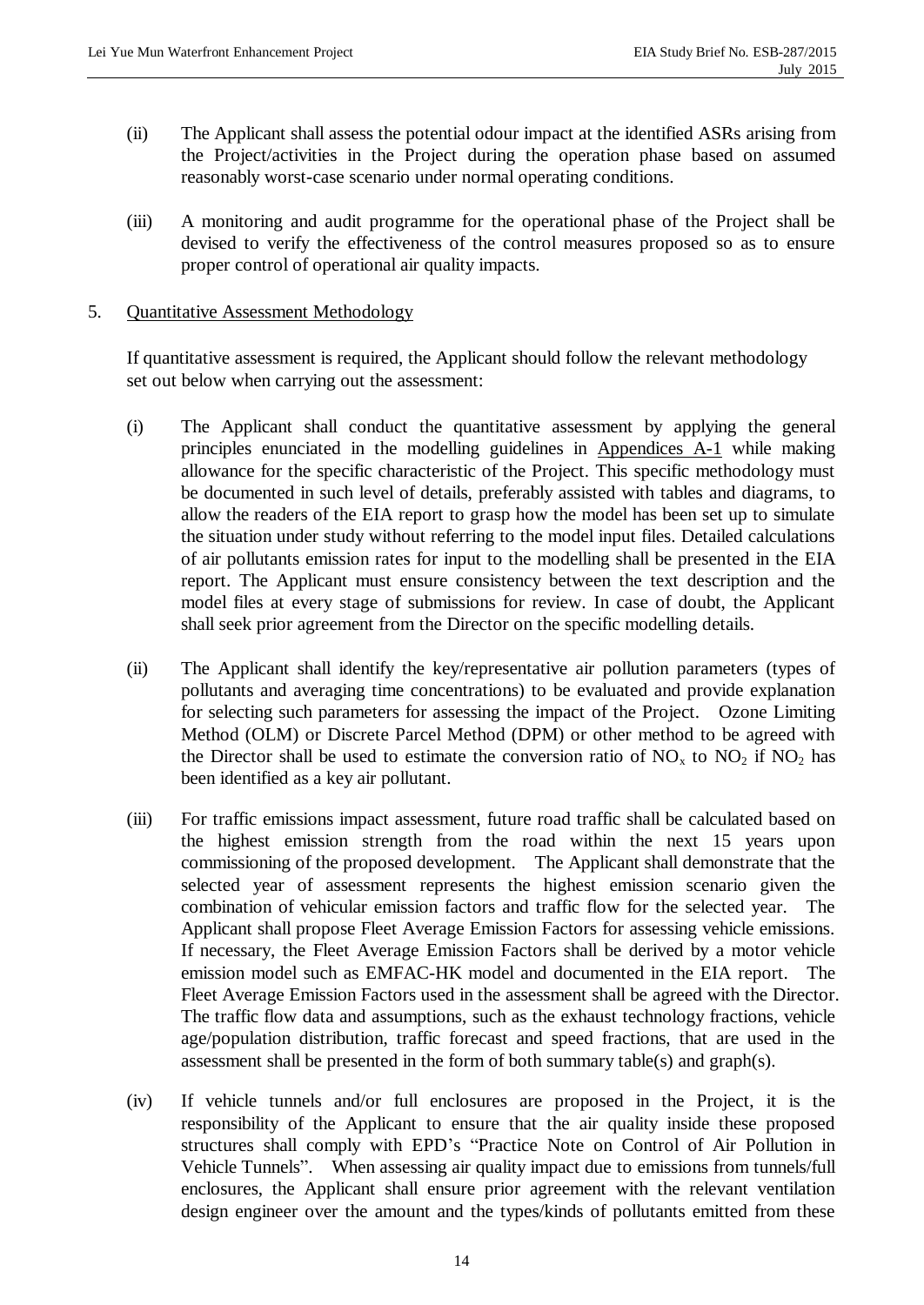full enclosures; and such assumptions shall be clearly and properly documented in the EIA report.

- (v) The Applicant shall calculate the overall cumulative air quality impact at the ASRs identified under section 2 above and compare these results against the criteria set out in Section 1 of Annex 4 in the TM. The predicted air quality impacts (both unmitigated and mitigated) shall be presented in the form of summary table(s) and pollution contours, to be evaluated against the relevant air quality standards and on any effect they may have on the land use implications. Plans of a suitable scale should be used to present pollution contours to allow buffer distance requirements to be determined properly.
- (vi) If there are any direct technical noise remedies recommended in the study, the air quality implication due to these technical remedies shall be assessed. For instance, if barriers that may affect dispersion of air pollutants are proposed, then the implications of such remedies on air quality impact shall be assessed. The Applicant shall highlight clearly the locations and types of agreed noise mitigating measures (where applicable), be they noise barriers and affected ASRs, on contour maps for easy reference.

#### 6. Mitigation Measures for Non-compliance

The Applicant shall propose remedies and mitigating measures where the predicted air quality impact exceeds the criteria set in Section 1 of Annex 4 in the TM. These measures and any constraints on future land use planning shall be agreed with the relevant government departments/authorities and documented. The Applicant shall demonstrate quantitatively that the residual impacts after incorporation of the proposed mitigating measures will comply with the criteria stipulated in Section 1 of Annex 4 in the TM.

#### 7. Submission of Model Files

 Input and output file(s) of model run(s) including those files for generating the pollution contours and emission calculation work sheets shall be submitted to the Director in electronic format together with the submission of the EIA report.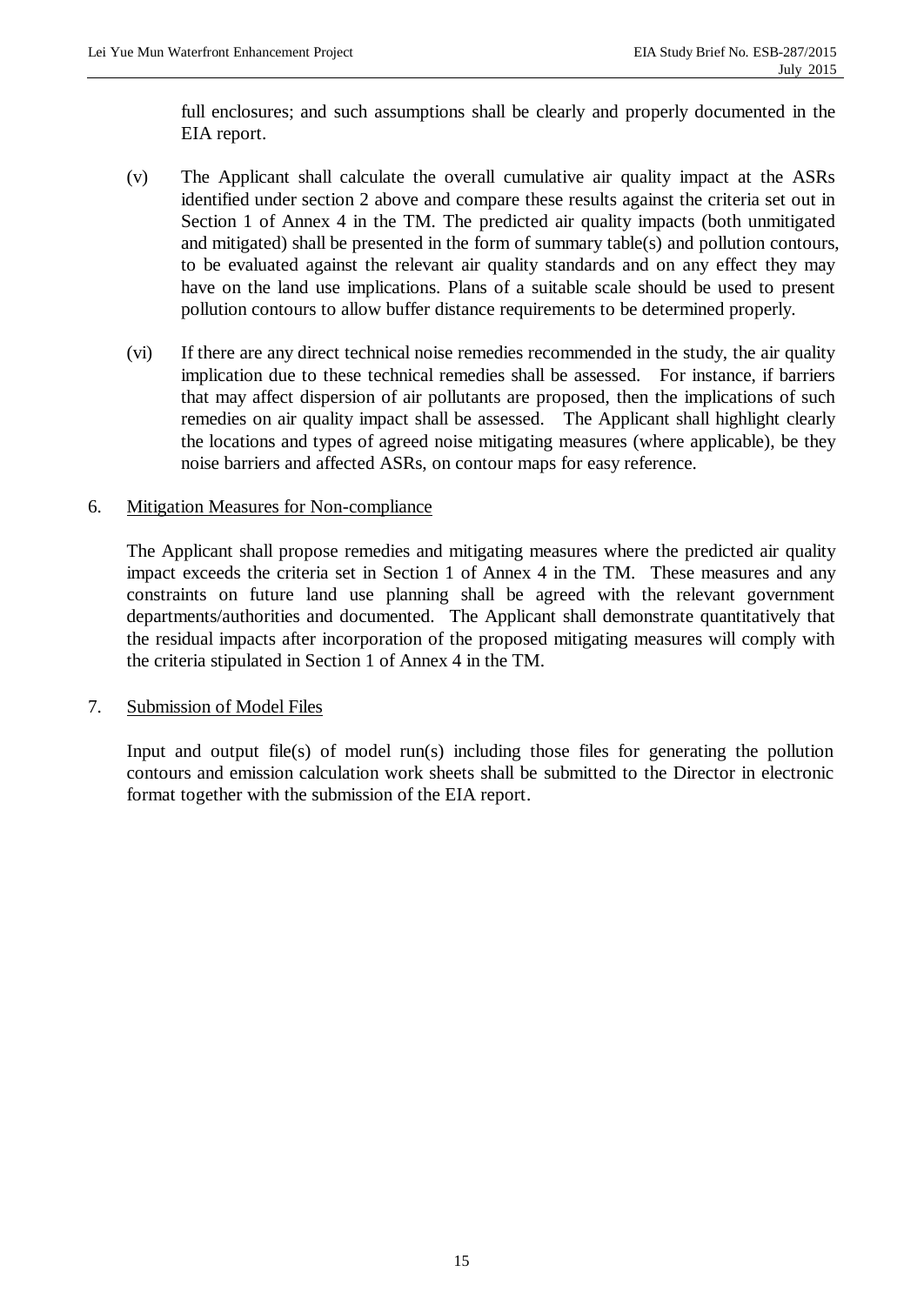# **Appendix A-1**

# **Air Quality Modelling Guidelines**

**[***The information contained in this Appendix is meant to assist the Applicant in performing the air quality assessment. The Applicant must exercise professional judgement in applying this general information.***]** 

The air quality modelling guidelines shall include the following guidelines as published on the website of the Environmental Protection Department

(http://www.epd.gov.hk/epd/english/environmentinhk/air/guide\_ref/guide\_aqa\_model.html):

- i) Guidelines on Choice of Models and Model Parameters;
- ii) Guidelines on Assessing the 'Total" Air Quality Impact (Revised);
- iii) Guidelines on the Use of Alternative Computer Models in Air Quality Assessment (Revised);
- iv) Guidelines on the Estimation of PM2.5 for Air Quality Assessment in Hong Kong; and
- v) Guidelines on the Estimation of 10-minute Average SO2 Concentration for Air Quality Assessment in Hong Kong.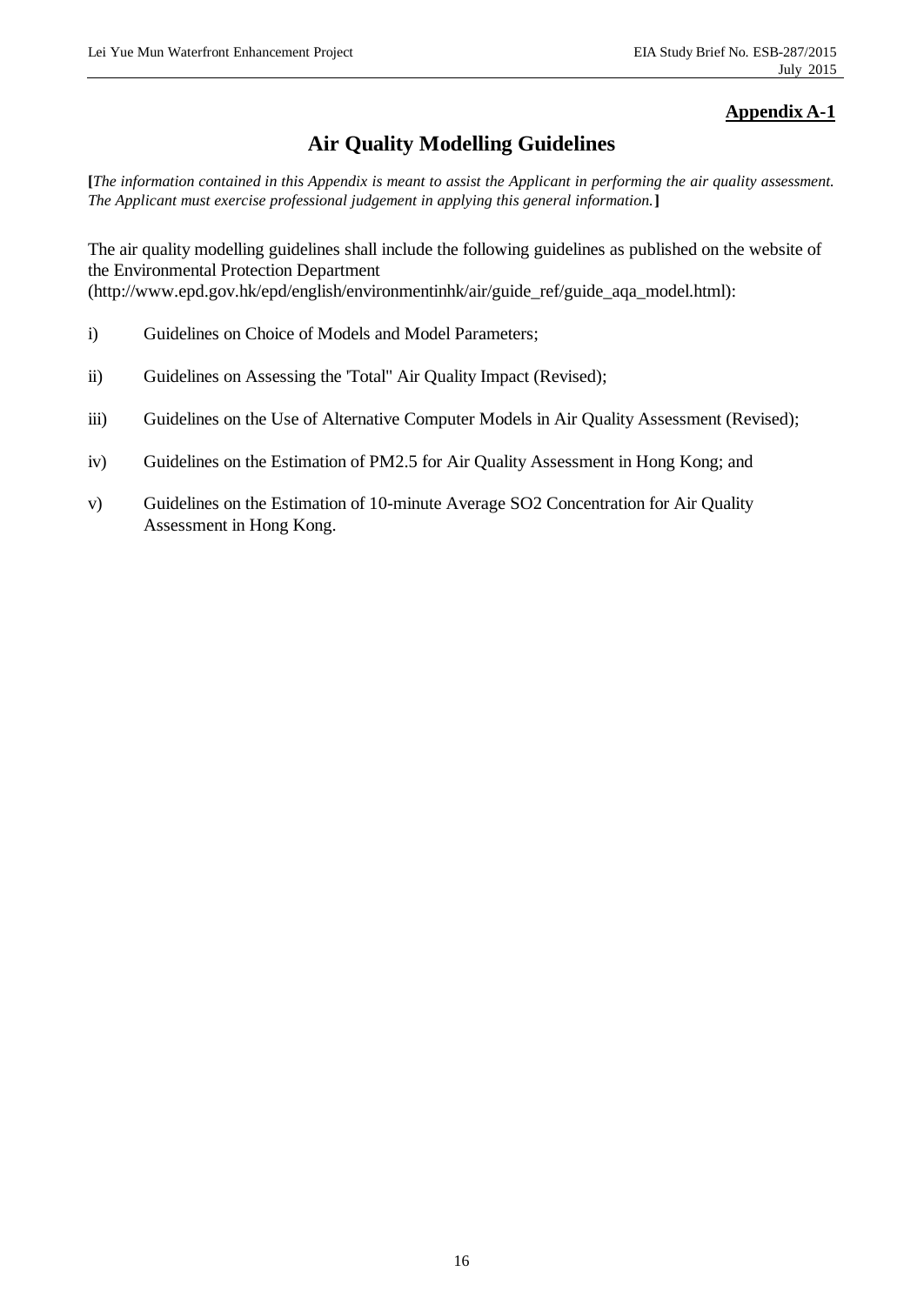#### **Appendix B**

#### **Requirements for Noise Impact Assessment**

The noise impact assessment shall include the following:

#### **1. Description of the Noise Environment**

The Applicant shall describe the prevailing noise environment in the EIA report.

#### **2. Construction Noise Impact Assessment**

#### 2.1 Construction Noise Impact Assessment Methodology

- 2.1.1The Applicant shall carry out construction noise impact assessment (excluding percussive piling) of the Project during daytime, i.e. 7am to 7pm, on weekdays other than general holidays in accordance with methodology in paragraphs 5.3 and 5.4 of Annex 13 of the TM.
- 2.2 Identification of Construction Noise Impact
- 2.2.1 Identification of Assessment Area and Noise Sensitive Receivers
- (a) The Applicant shall propose the assessment area for agreement of the Director before commencing the assessment. The assessment area for the construction noise impact assessment shall generally include areas within 300 metres from the boundary of the Project and the works of the Project.
- (b) The Applicant shall identify all existing, committed and planned NSRs in the assessment area and select assessment points to represent identified NSRs for carrying out quantitative construction noise impact assessment described below.
- (c) The assessment points shall be confirmed with the Director prior to the commencement of the quantitative construction noise impact assessment and may be varied subject to the best and latest information available during the course of the EIA study.
- (d) A map showing the location and description such as name of building, use, and floor of each and every selected assessment point shall be given. Photographs of existing NSRs shall be appended to the EIA report.

#### 2.2.2 Inventory of Noise Sources

The Applicant shall identify and quantify an inventory of noise sources for representative construction equipment for the purpose of construction noise impact assessment.

#### 2.3 Prediction and Evaluation of Construction Noise Impact

2.3.1 Phases of Construction

The Applicant shall identify representative phases of construction that would have noticeable varying construction noise emissions at existing NSRs at the assessment area for agreement of the Director before commencing the construction noise impact assessment.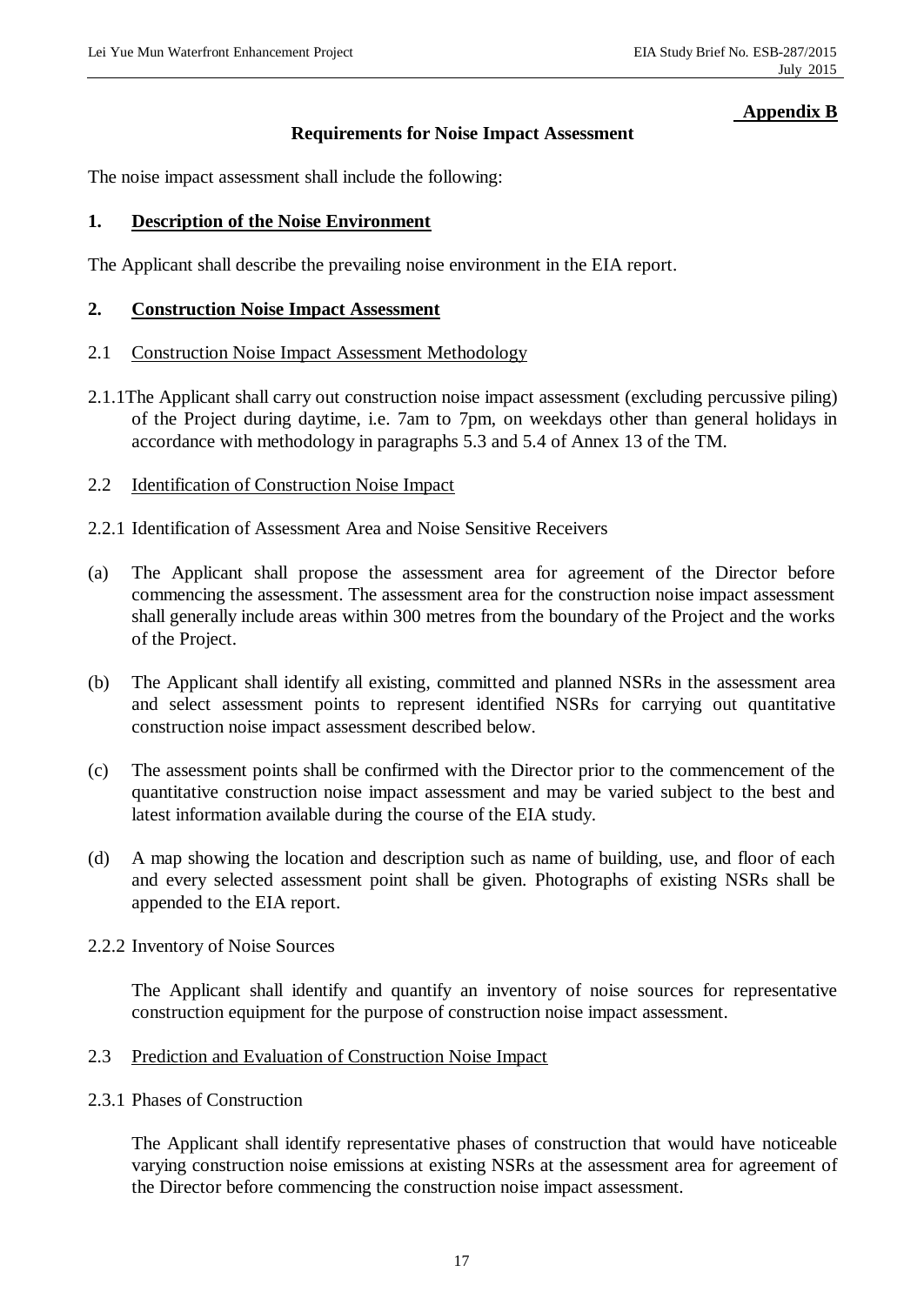# 2.3.2 Scenarios

The Applicant shall quantitatively assess the construction noise impact, with respect to criteria set in Annex 5 of the TM, of unmitigated scenario and mitigated scenario at different phases of construction of the Project.

- 2.3.3 Prediction of Noise Impact
- (a) The Applicant shall present the predicted noise levels in Leq (30 min) dB(A) at the selected assessment points on tables and plans of suitable scale.
- (b) The assessment shall cover the cumulative construction noise impact resulting from the construction works of the Project and other concurrent projects identified during the course of the EIA study on existing NSRs within the assessment area.
- (c) The Applicant shall, as far as practicable, formulate a reasonable construction programme so that no work will be required in restricted hours as defined under the Noise Control Ordinance (NCO). In case the Applicant needs to evaluate whether construction works in restricted hours as defined under the NCO are feasible or not in the context of programming construction works, reference should be made to relevant technical memoranda issued under the NCO. Regardless of the results of construction noise impact assessment for restricted hours, the Noise Control Authority will process Construction Noise Permit (CNP) application, if necessary, based on the NCO, the relevant technical memoranda issued under the NCO, and the contemporary conditions/situations. This aspect should be explicitly stated in the noise chapter and the conclusions and recommendations chapter in EIA report.
- 2.4 Mitigation of Construction Noise Impact
- 2.4.1 Direct Mitigation Measures

Where the predicted construction noise impact exceeds the criteria set in Table 1B of Annex 5, TM, the Applicant shall consider and evaluate direct mitigation measures including but not limited to, movable barriers, enclosures, quieter alternative methods, re-scheduling, restricting hours of operation of noisy tasks, etc. The feasibility, practicability, programming and effectiveness of the recommended mitigation measures shall be assessed. Any direct mitigation measures recommended should be well documented in the report. Specific reasons for not adopting certain direct mitigation measures to reduce the noise to a level meeting the criteria in the TM or to maximize the protection for the NSRs as far as possible should be clearly substantiated and documented in the EIA report. If the mitigated noise levels still exceed the relevant criteria, the duration of the noise exceedance shall be given.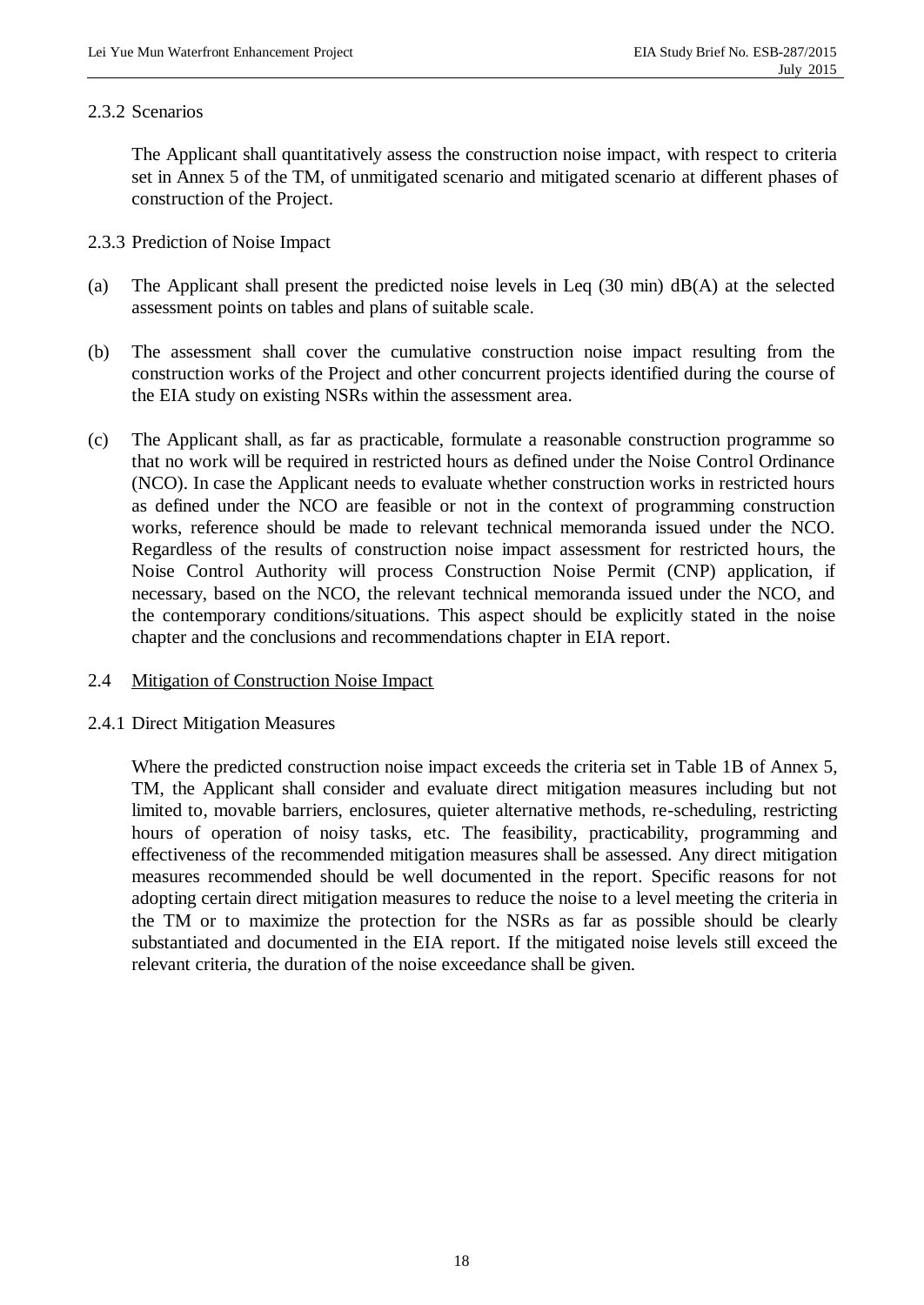# **Appendix C**

## **Requirements for Water Quality Impact Assessment**

- 1. The Applicant shall identify and analyse physical, chemical and biological disruptions of the water system(s) arising from the construction and operation of the Project.
- 2. The Applicant shall predict, quantify and assess any water quality impacts arising from the construction and operation of the Project by appropriate mathematical modelling and/or other techniques proposed by the Applicant and approved by the Director. The mathematical modelling requirements are set out in Appendix C-1. Possible impacts due to the dredging, transportation and disposal of dredged materials, other marine works activities, effluent discharge shall include changes in hydrology, flow regime, sediment erosion and deposition patterns, morphological change of seabed profile, water quality and sediment quality. The prediction shall include possible different construction stages or sequences of the Project. Affected sensitive receivers shall be identified by the assessment tool with indications of degree of severity.
- 3. The assessment shall include, but not be limited to the following:
	- (i) the water quality impacts of the site run-off generated during the construction stage such as the effluents generated from dewatering associated with piling activities, grouting and concrete washing and those specified in the ProPECC Practice Note 1/94;
	- (ii) the water quality impacts on designated area for secondary contact recreation, corals, potential water sports activities, beaches, seawater intake points, river courses and drainages around the work sites; and
	- (iii) the water quality impact arising from marine dredging works and sand filling activities during construction, and water quality impact arising from vessels berthing and visitor patronage during operation.
- 4. The Applicant shall address water quality impacts due to the construction phase and operational phase of the Project. Essentially, the assessment shall address the following :
	- (i) collect and review background information on affected existing and planned water systems, their respective catchments and sensitive receivers which might be affected by the Project;
	- (ii) characterize water quality of the water systems and sensitive receivers, which might be affected by the Project based on existing best available information or through appropriate site survey and tests;
	- (iii) identify and analyse relevant existing and planned future activities, beneficial uses and water sensitive receivers related to the affected water system(s). Applicant should refer to, *inter alia*, those developments and uses earmarked on the relevant Outline Zoning Plans, Development Permission Area Plans, Outline Development Plans and Layout Plans, and any other relevant published landuse plans;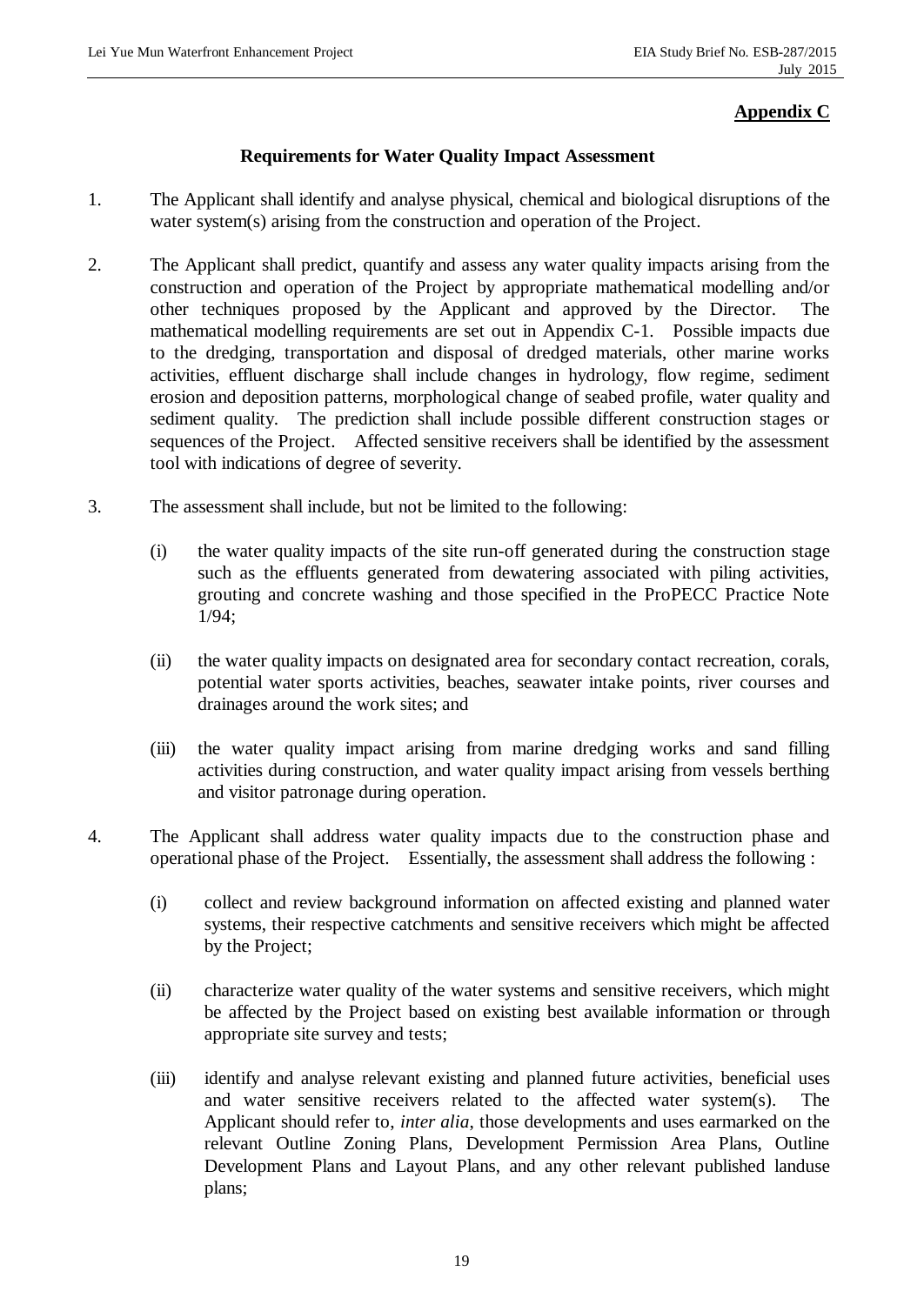- (iv) identify pertinent water quality objectives and establish other appropriate water quality criteria or standards for the water system(s) and the sensitive receivers identified in (i), (ii)  $&$  (iii) above;
- (v) review the specific construction methods and configurations, and operation of the Project to identify and predict the likely water quality impacts arising from the Project;
- (vi) identify any alternation of any water courses, natural streams, ponds, change of water holding/flow regimes of water bodies, change of catchment types or areas, erosion or sedimentation due to the Project and any other hydrological changes in the study area;
- (vii) identify and quantify existing and likely future water pollution sources, including point discharges and non-point sources to surface water runoff, sewage from workforce and polluted discharge generated from the Project, contaminant release from works on marine sediment and sediment release or re-suspension from works into water bodies;
- (viii) provide an emission inventory on the quantities and characteristics of those existing and future pollution sources in the study area. Field investigation and laboratory test, shall be conducted as appropriate to fill relevant information gaps;
- (ix) report the adequacy of the existing sewerage and sewage treatment facilities for the handling, treatment and disposal of wastewater arising from the Project as required in section 3.4.6;
- (x) identify and quantify the water quality impacts based on the findings and recommendations from the Sewerage and Sewage Treatment Implications Assessment under section 3.4.6. The water quality concerns shall include, but not limited to, possible sewage overflow or emergency discharge due to capacity constraints of the sewerage system, and emergencies arising from the Project;
- (xi) predict and quantify the impacts on the water system(s) include change in hydrology, flow regime, water quality and the effects on the sensitive receivers brought about by those alternations and changes identified in (vi) to (x) above. The prediction shall take into account and include possible different construction and operation stages of the Project;
- (xii) assess the cumulative impacts due to other related concurrent and planned projects, activities or pollution sources within the study area that may have a bearing on the environmental acceptability of the Project;
- (xiii) analyze the provision and adequacy of existing and planned future facilities to reduce pollution arising from the point and non-point sources identified in (vii) above;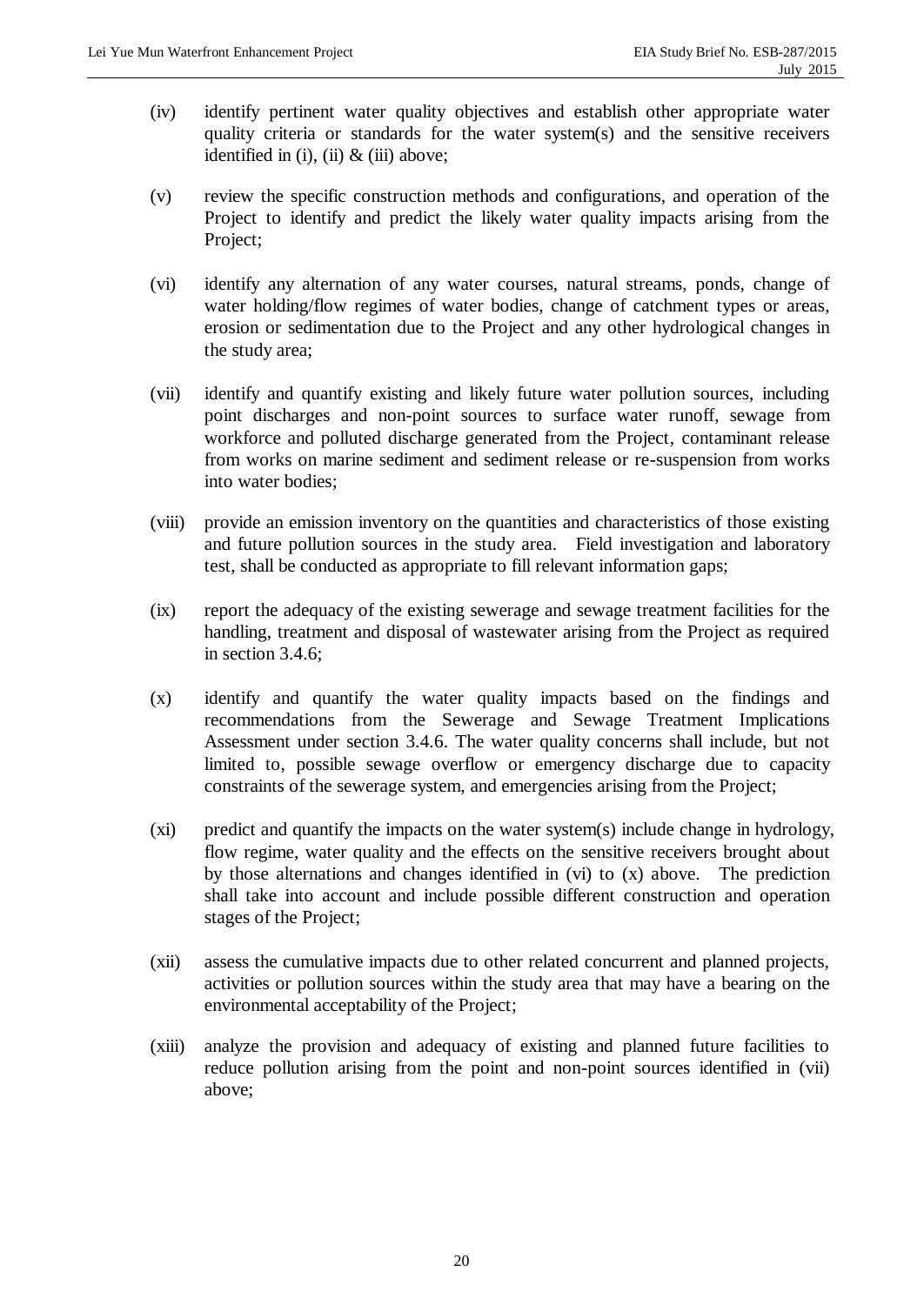- (xiv) develop effective infrastructure upgrading or provision, contingency plan, water pollution prevention and mitigation measures to be implemented during construction and operation stages, including emergency sewage discharge in the case of sewage treatment works and sewage pumping stations, so as to reduce the water quality impacts to within standards. Requirements to be incorporated in the Project contract document shall also be proposed;
- (xv) investigate and develop best management practices to reduce storm water and non-point source pollution as appropriate; and
- (xvi) evaluate and quantify residual impacts on water system(s) and the sensitive receivers with regard to the appropriate water quality objectives, criteria, standards or guidelines.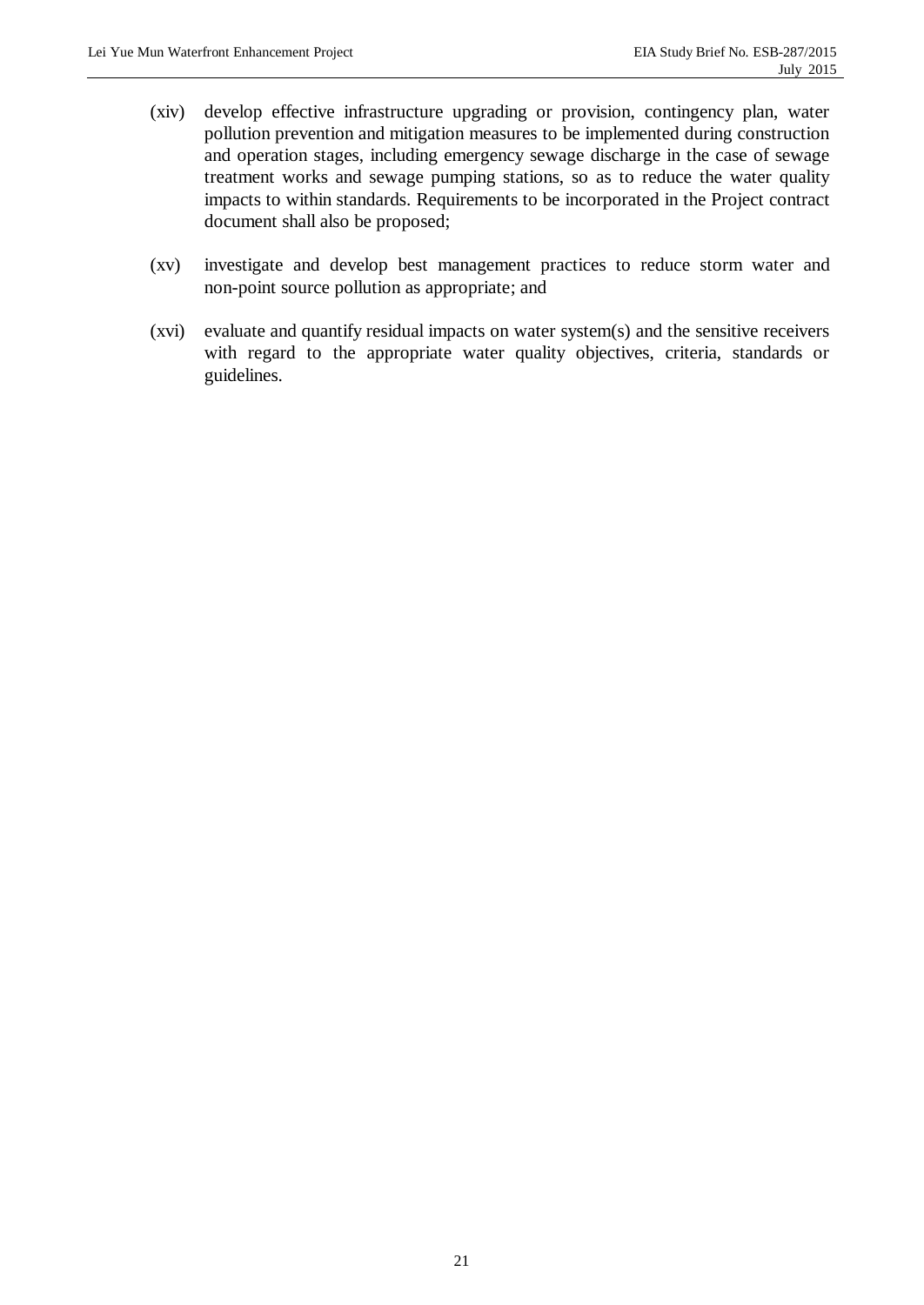# **Appendix C-1**

## **Hydrodynamic and Water Quality Modelling Requirements**

#### **Modelling Software General**

- 1. The modelling software shall be fully 3-dimensional capable of accurately simulating the stratified condition, salinity transport, and effects of wind and tide on the water body within the model area.
- 2. The modelling software shall consist of hydrodynamic, water quality, sediment transport and particle dispersion modules. All modules shall have been proven with successful applications locally and overseas.
- 3. The hydrodynamic, water quality and sediment transport shall be strictly mass conserved at all levels.
- 4. An initial dilution model shall be used to characterize the initial mixing of the effluent discharge, and to feed the terminal level and size of the plume into the far field water quality modules where necessary. The initial dilution model shall have been proven with successful applications locally and overseas.

#### Model Details – Calibration and Validation

- 1. The models shall be properly calibrated and validated against applicable existing and/or newly collected field data before their use in this study in the Hong Kong waters, the Pearl Estuary and the Dangan (Lema) Channel. The field data set for calibration and validation shall be agreed with EPD.
- 2. Tidal data shall be calibrated and validated in both frequency and time domain manner.
- 3. For the purpose of calibration and validation, the model shall run for not less than 15 days of real sequence of tide (excluding model spin up) in both dry and wet seasons with due consideration of the time required to establish initial conditions.
- 4. In general the hydrodynamic models shall be calibrated to the following criteria:

|                                                              | with field data |
|--------------------------------------------------------------|-----------------|
| tidal elevation $(\omega)$<br>$\bullet$                      | $< 8\%$         |
| maximum phase error at high water and low water<br>$\bullet$ | $<$ 20 minutes  |
| maximum current speed deviation<br>$\bullet$                 | $<$ 30 %        |
| maximum phase error at peak speed<br>$\bullet$               | $<$ 20 minutes  |
| maximum direction error at peak speed<br>$\bullet$           | $<$ 15 degrees  |
| maximum salinity deviation<br>$\bullet$                      | $< 2.5$ ppt     |

@ Root mean square of the error including the mean and fluctuating components shall meet the criteria at no less than 80% of the monitoring stations in the model domain

5. The consultants shall be responsible for acquiring/developing and calibration of the models for use in this study themselves. They may make reference to the models developed under the Update on Cumulative Water Quality and Hydrological Effect of Coastal Developments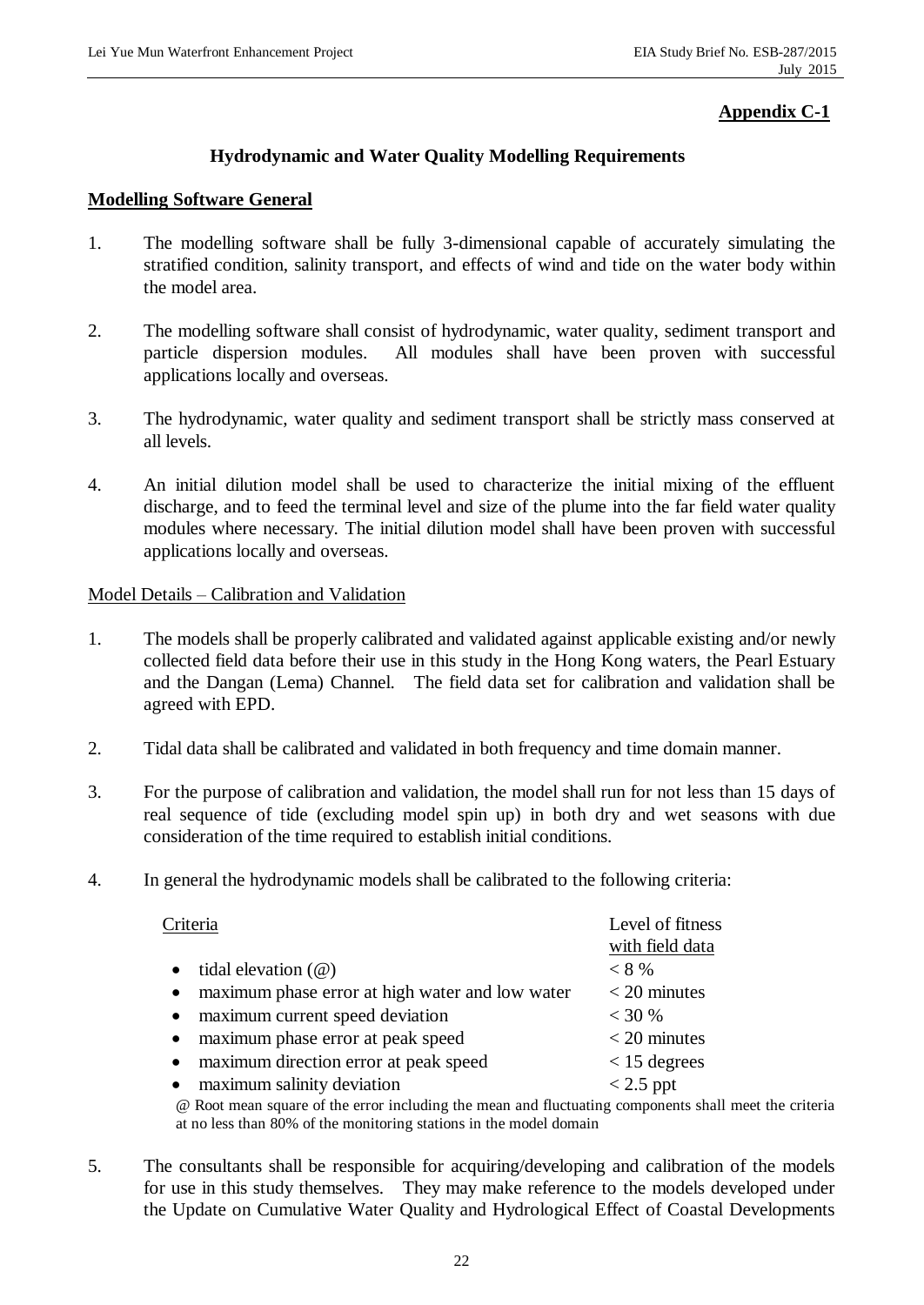and Upgrading of Assessment Tool (Agreement No. CE 42/97). They may also propose to use other models subject to agreement with EPD.

#### Model Details – Simulation

- 1. The water quality modelling results shall be qualitatively explainable, and any identifiable trend and variations in water quality shall be reproduced by the model. The water quality model shall be able to simulate and take account of the interaction of dissolved oxygen, phytoplankton, organic and inorganic nitrogen, phosphorus, silicate, BOD, temperature, suspended solids, contaminants release of dredged and disposed material, air-water exchange, *E. coli* and benthic processes. It shall also simulate salinity. Salinity results simulated by hydrodynamic models and water quality models shall be demonstrated to be consistent.
- 2. The sediment transport module for assessing impacts of sediment loss due to marine works shall include the processes of settling, deposition and re-erosion. The values of the modelling parameters shall be agreed with EPD. Contaminants release and DO depletion during dredging and dumping shall be simulated by the model.
- 3. The models shall at least cover the Hong Kong waters, the Pearl Estuary and the Dangan Channel to incorporate all major influences on hydrodynamic and water quality. A fine grid model may be used for detailed assessment of this study. It shall either be linked to a far field model or form part of a larger model by gradual grid refinement. The coverage of the fine grid model shall be properly designed such that it is remote enough so that the boundary conditions will not be affected by the project. The model coverage area shall be agreed with EPD.
- 4. In general, grid size at the area affected by the project shall be less than 400 m in open waters and less than 75 m around sensitive receivers. The grid shall also be able to reasonably represent coastal features existing and proposed in the project. The grid schematization shall be agreed with EPD.

#### Modelling Assessment

- 1. The assessment shall include the construction and operational phases of the project. Where appropriate, the assessment shall also include maintenance dredging. Scenarios to be assessed shall cover the baseline condition and scenarios with various different options proposed by the Applicant in order to quantify the environmental impacts and improvements that will be brought about by these options. Corresponding pollution load, bathymetry and coastline shall be adopted in the model set up.
- 2. Hydrodynamic, water quality, sediment transport modules, where appropriate, shall be run for (with proper model spin up) at least a real sequence of 15 days spring-neap tidal cycle in both the dry season and the wet season.
- 3. For assessing temporary discharges via emergency outfalls, the Applicant shall estimate discharge loading, pattern and duration. The worst case scenario shall include discharge near slack water of neap tide. A period of at least 15 days spring-neap cycle in wet season, but long enough for recovery of the receiving water, shall be simulated. Detailed methodology shall be agreed with EPD.
- 4. The results shall be assessed for compliance of Water Quality Objectives. Any changes in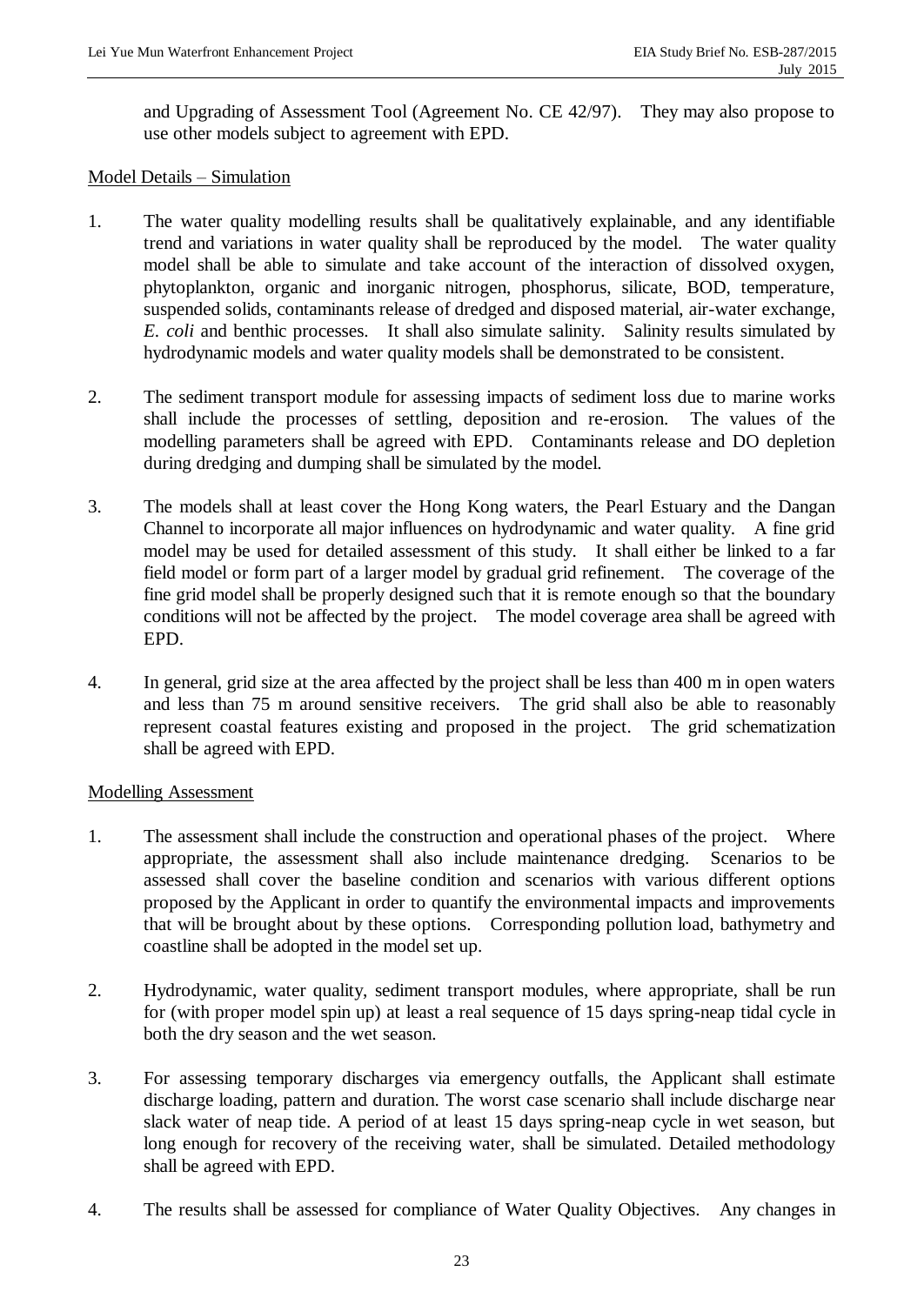hydrodynamic regime shall be accessed. Daily erosion / sedimentation rate shall be computed and its ecological impact shall be assessed.

- 5. The impact on all sensitive receivers shall be assessed.
- 6. Cumulative impacts due to other projects, activities or pollution sources within a boundary to the agreement of EPD shall also be predicted and quantified.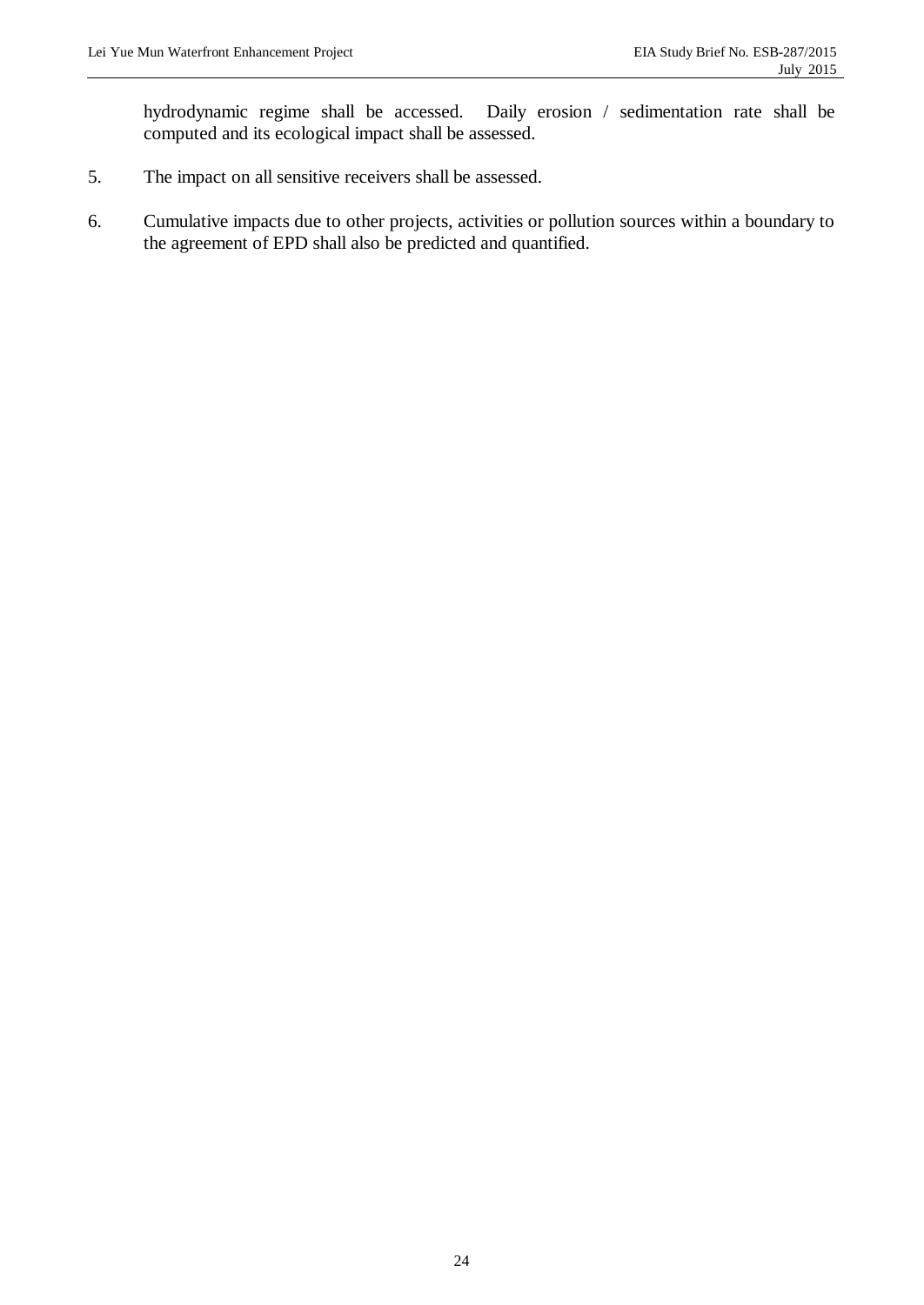# **Appendix D**

#### **Requirements for Assessment of Sewerage and Sewage Treatment Implications**

- 1. The Applicant shall investigate and determine the need and the feasibility of having central pre-treatment facilities and/or a separate sewage treatment plant for the Project. Taking into consideration any programme gap between provision of public sewerage and the operation of the Project, the Applicant shall also investigate and determine the need and feasibility of providing interim sewage treatment facilities.
- 2. The Applicant shall study and assess the need and impacts of discharging sewage to the existing/planned sewerage systems in the Lei Yue Mun area. The assessment shall include the following:
	- (i) review and confirm whether the existing, committed, planned sewerage systems and sewage treatment works in the Lei Yue Mun area will provide adequate capacity for the Project. The Applicant shall quantitatively address the impacts of the maximum estimated flows on the sewerage systems. The appropriate treatment level of interim discharge, if required, shall be assessed. The water quality impacts arising from the interim and ultimate effluent discharge, if any, shall be assessed;
	- (ii) employ the latest version of the computer model "InfoWorks" or equivalent computer models to assess impacts of the Project on the existing and planned sewerage network in Lei Yue Mun area;
	- (iii) propose and undertake all required measures to mitigate any forecast shortfalls in the sewerage system as a result of the Project and demonstrate the proposed measures would be adequate for the maximum estimated flows. Any proposed sewerage system and/or on-site sewage treatment facility should be designed to meet the current government standards and requirements;
	- (iv) identify and quantify the water quality and ecological impacts due to the emergency discharge from on-site sewage treatment plant/pumping stations, if any, and sewer bursting discharge, and to propose measures to mitigate these impacts;
	- (v) identify the appropriate alignment and layouts of the new sewerage to connect to the existing/planned/future sewerage systems in the Lei Yue Mun area and investigate and assess the technical feasibility of connection (eg. technical feasibility and details for connection to public sewer and sewage pumping station); and
	- (vi) set out the design, operation and maintenance requirements and identify the party responsible for the construction and maintenance of any proposed sewerage and sewage treatment facilities, such as pumping station(s) and sewage treatment plant, including electrical and mechanical components to eliminate the problem of septicity incurred in long rising main(s) during low flows and to facilitate maintenance. The above shall be agreed by DSD and EPD (Twin rising mains for each pumping station should be provided to make sure that the proposed sewage rising mains are maintainable without shutting down and discharging untreated sewage into the natural stream/drainage channel directly).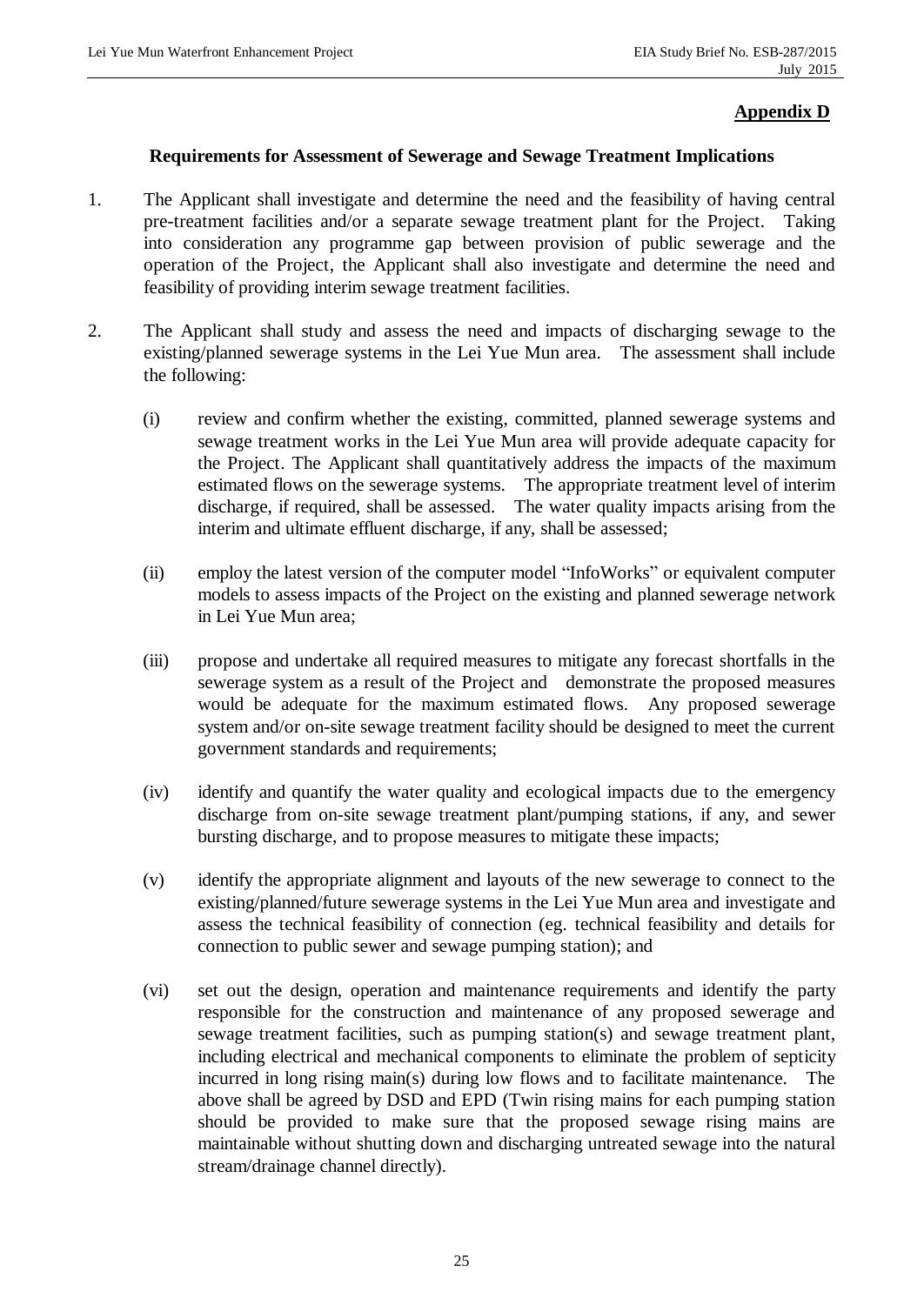## **Appendix E-1**

#### **Requirements for Assessment of Waste Management Implications**

The assessment of waste management implications shall cover the following:

#### 1. Analysis of Activities and Waste Generation

- (i) The Applicant shall identify the quantity, quality and timing of the waste arising as a result of the construction and operation activities of the Project, based on the sequence and duration of these activities, e.g. any dredged/excavated sediment/mud, construction and demolition (C&D) materials and other wastes which would be generated during construction and operational stages.
- (ii) The Applicant shall adopt appropriate design, general layout, construction methods and programme to minimize the generation of public fill/inert C&D materials and maximize the use of public fill/inert C&D materials for other construction works.
- (iii) The Applicant shall consider alternative project designs/ measures to avoid/ minimize floating refuse accumulation/ entrapment and measures/ proposals for the potential floating refuse problem, e.g. regular collection of the floating refuse along the shoreline. Regarding the potential trapping of floating refuse along the shoreline of the Project, the Applicant shall estimate the amount of floating refuse to be found/trapped along the shoreline of the Project in construction stage and after the completion of the Project (if any). The Applicant shall develop an effective plan / design to avoid/ minimize the trapping of floating refuse. If floating refuse problem is identified and needs to be dealt with, the Applicant shall propose appropriate measures to deal with this floating refuse in a proper and acceptable manner e.g. to collect, recycle, reuse, store, transport and dispose of.

#### 2. Proposal for Waste Management

- (i) Prior to considering the disposal options for various types of wastes, opportunities for reducing waste generation, on-site or off-site re-use and recycling shall be fully evaluated. Measures which can be taken in planning and design stages e.g. by modifying the design approach and in the construction stage for maximizing waste reduction shall be separately considered.
- (ii) After considering the opportunities for reducing waste generation and maximizing re-use, the types and quantities of the wastes required to be disposed of as a consequence shall be estimated and the disposal methods/options for each type of wastes shall be described in detail. The disposal methods/options recommended for each type of wastes shall take into account of the result of the assessment in (iv) below.
- (iii) The EIA report shall also state clearly the transportation routings and the frequency of the trucks/vessels involved, any barging point or conveyor system to be used, the stockpiling areas and the disposal outlets for the waste identified.
- (iv) The impact caused by handling (including stockpiling, labelling, packaging and storage), collection, transportation and re-use/disposal of wastes shall be addressed in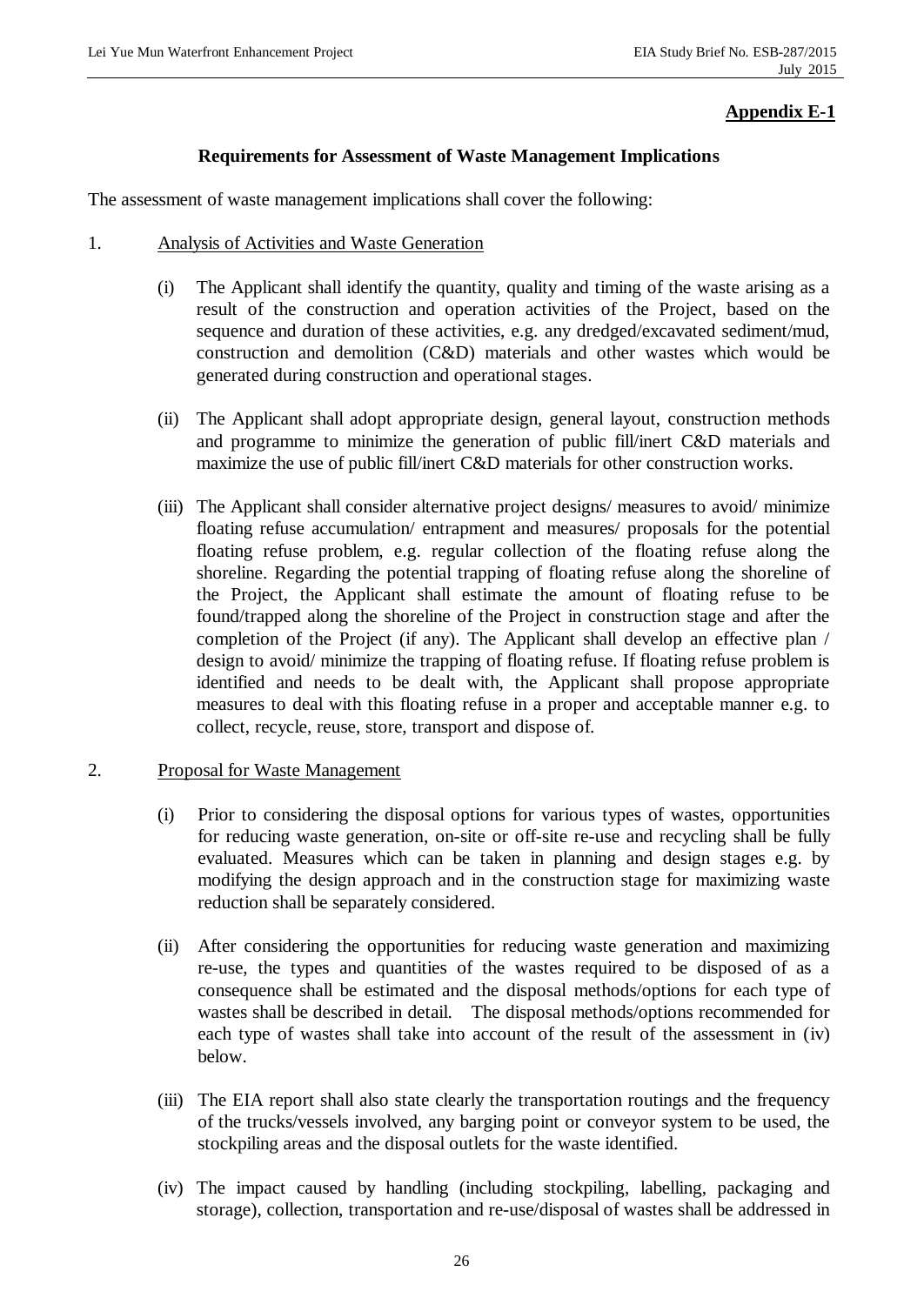detail and appropriate mitigation measures shall be proposed. This assessment shall cover the following areas :

- air and odour emissions;
- noise; and
- wastewater discharge.
- 3. Excavation/Dredging and Dumping
	- (i) The Applicant shall identify and estimate excavation/dredging, excavated/dredged sediment/mud transportation and disposal activities and requirements. Potential dumping ground to be involved shall also be identified. Appropriate field investigation, sampling and chemical and biological laboratory tests to characterize the sediment/mud concerned shall be conducted. The ranges of parameters to be analyzed; the number, type and methods of sampling; sample preservation; chemical and biological laboratory test methods to be used shall be agreed with the Director (with reference to Section 4.4.2(c) of the TM) prior to the commencement of the tests and documented in the EIA report for consideration. The categories of sediment/mud which are to be disposed of in accordance with a permit granted under the Dumping at Sea Ordinance (DASO) shall be identified by both chemical and biological tests and their quantities shall be estimated. If the presence of any serious contamination of sediment/mud which requires special treatment/disposal is confirmed, the Applicant shall identify the most appropriate treatment and/or disposal arrangement and demonstrate its feasibility. The Applicant shall provide supporting document, such as agreement by the relevant facilities management authorities, to demonstrate the viability of any treatment/disposal plan.
	- (ii) The Applicant shall identify and evaluate the best practicable excavation/dredging methods to minimize dredging/excavation and dumping requirements based on the criterion that existing sediment/mud shall be left in place and not to be disturbed as far as possible.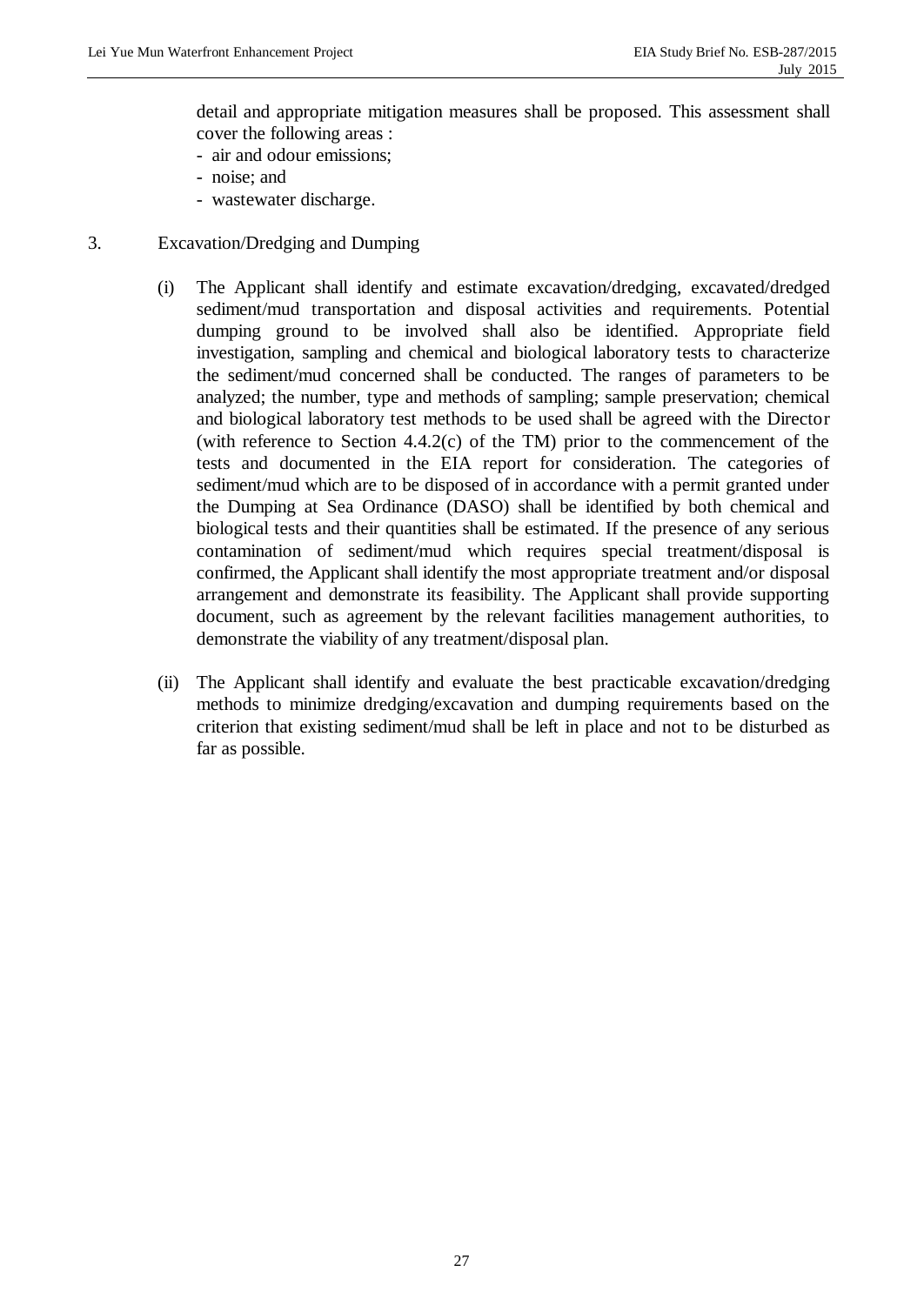# **Appendix E-2**

#### **Requirements for Land Contamination Assessment**

If any contaminated land uses as stated in Sections 3.1 and 3.2 of Annex 19 in the TM is identified, the Applicant shall carry out the land contamination assessment as detailed in sub-sections (i) to (vi) below and propose measures to avoid disposal:

- (i) The Applicant shall follow the guidelines for evaluating and assessing potential land contamination issues as stated in Sections 3.1 and 3.2 of Annex 19 of the TM, respectively.
- (ii) The Applicant shall provide a clear and detailed account of the present land use (including description of the activities, chemicals and hazardous substances handled, with clear indication of their storage and location, by reference to a site layout plan) and a complete past land uses history, in chronological order, in relation to possible land contamination (including accident records and change of land use(s) and the like).
- (iii) The Applicant shall identify the potential land contamination site(s) within the boundary of the Project site (Figure 1 refers) and, if any, within the boundaries of all associated areas (e.g. work areas) of the Project.
- (iv) During the course of the EIA study, the Applicant shall submit a Contamination Assessment Plan (CAP) to the Director for endorsement prior to conducting an actual contamination impact assessment of the land or site(s) as identified in (iii) above. The CAP shall include a proposal with details on representative sampling and analysis required to determine the nature and the extent of the contamination of the land or site(s). Alternatively, the Applicant may refer to other previously agreed and still relevant and valid CAP(s) for the concerned site(s).
- (v) Based on the endorsed CAP, the Applicant shall conduct a land contamination impact assessment and submit a Contamination Assessment Report (CAR) to the Director for endorsement. If land contamination is confirmed, a Remedial Action Plan (RAP) to formulate viable remedial measures with supporting documents, such as agreement by the relevant facilities management authorities, shall be submitted to the Director for endorsement. The Applicant shall then clean up the contaminated land or site(s) according to the endorsed RAP, and a Remediation Report (RR) to demonstrate adequate clean-up should be prepared and submitted to the Director for endorsement prior to the commencement of any development or redevelopment works within the boundary of the Project site (Figure 1 refers). The CAP, CAR and RAP shall be documented in the EIA report.
- (vi) If there are potential contaminated sites which are inaccessible for conducting sampling and analysis during the course of the EIA study, e.g. due to site access problem, the Applicant's CAP shall include :
	- (a) a review of the available and relevant information;
	- (b) an initial contamination evaluation of these sites and possible remediation methods;
	- (c) a confirmation of whether the contamination problem at these sites would be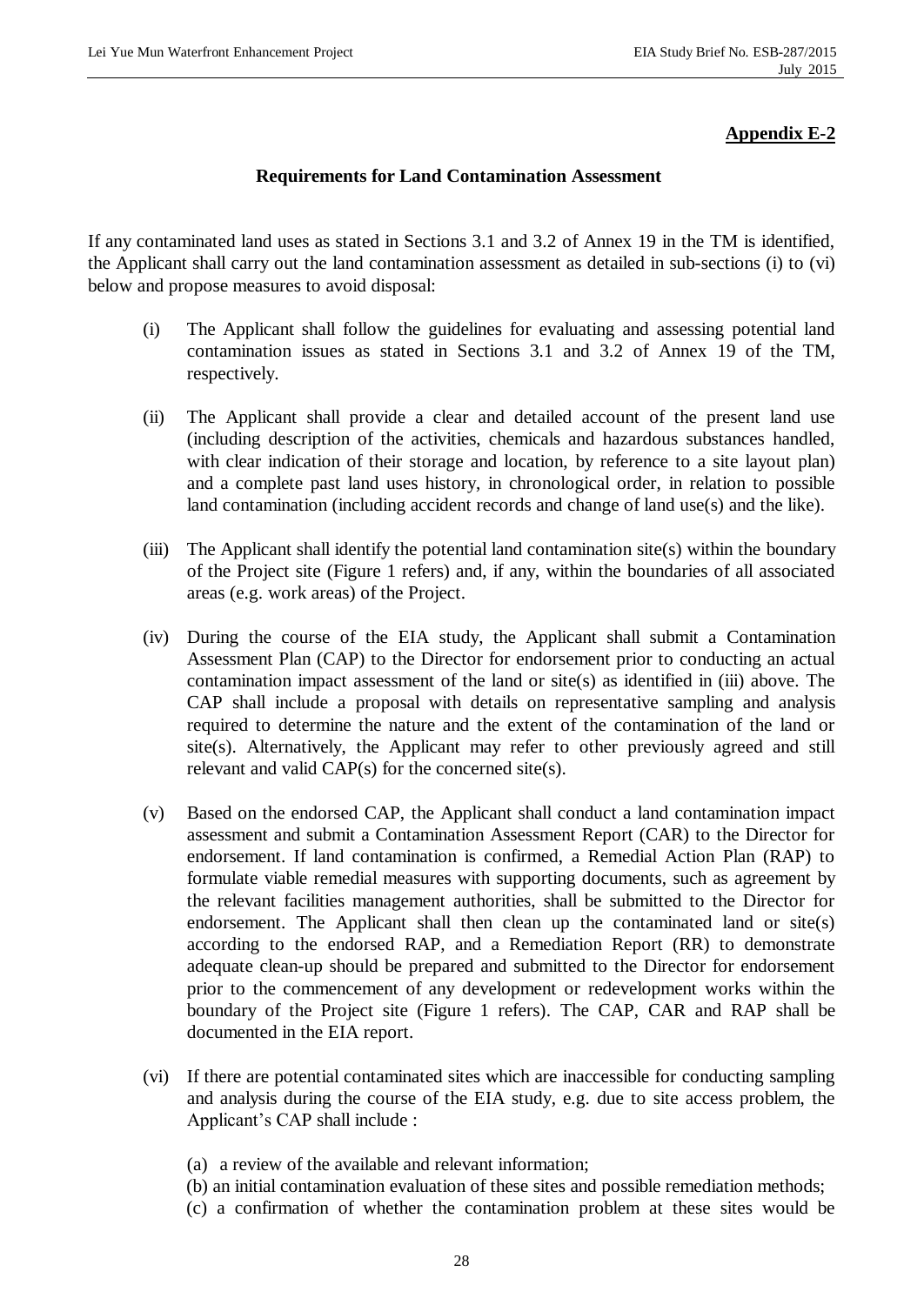surmountable;

- (d) a sampling and analysis proposal which shall aim at determining the nature and the extent of the contamination of these sites ; and
- (e) where appropriate, a schedule of submission of revised or supplementary CAP, CAR, RAP and RR as soon as these sites become accessible.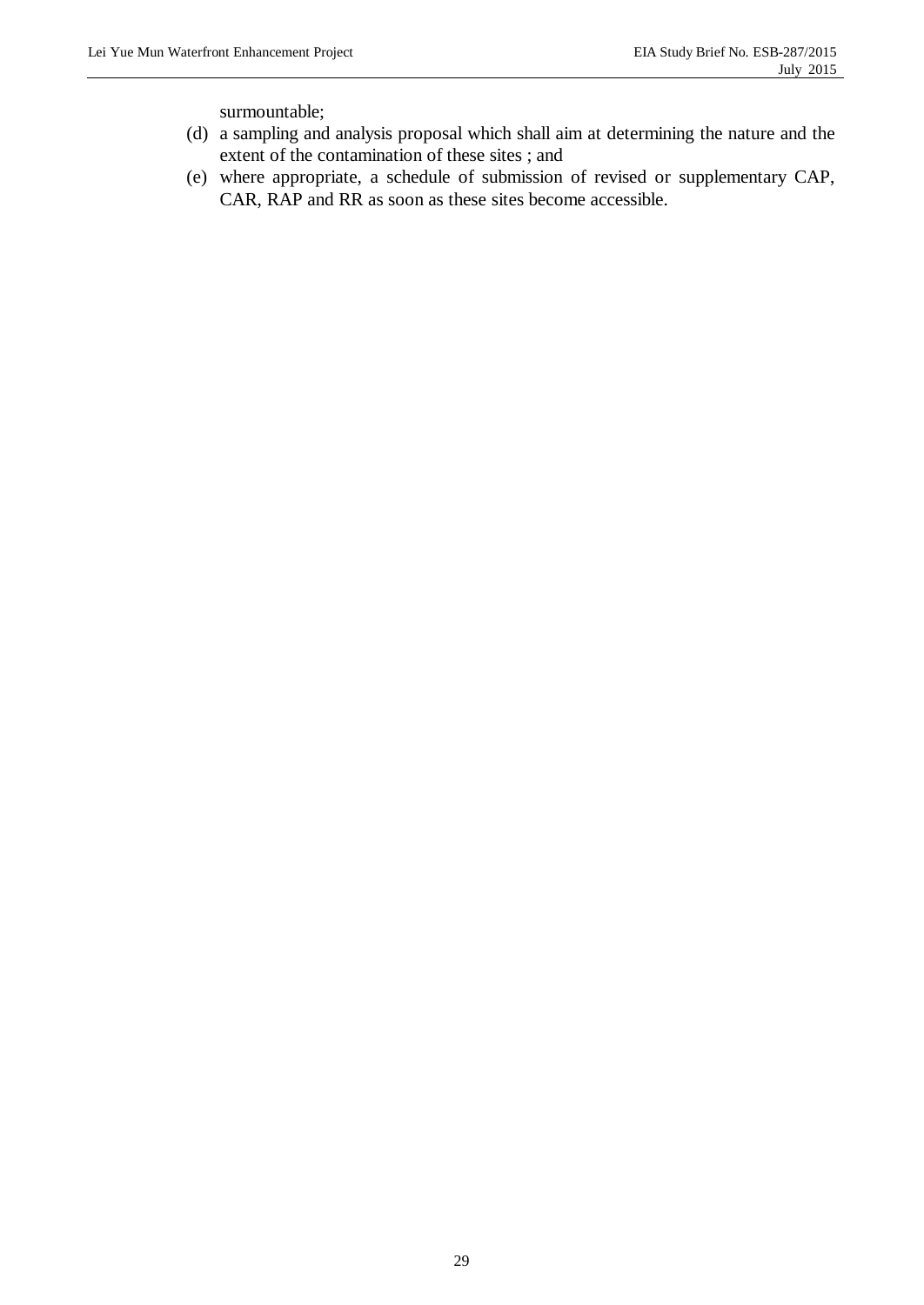# **Appendix F**

## **Requirements for Ecological Impact Assessment**

- 1. In the ecological impact assessment, the Applicant shall examine the flora, fauna and other components of the ecological habitats within the study area. The aim shall be to protect, maintain or rehabilitate the natural environment. In particular, the Project shall avoid as far as possible impacts on recognized sites of conservation importance (e.g. Coastal Protection Area) and other ecological sensitive areas (e.g. intertidal, subtidal and benthic marine habitats, marine mammals habitats, rocky shore, sandy shore/mudflats, natural streams, woodland and grassland). The assessment shall identify and quantify as far as possible the potential ecological impacts associated with the Project, both directly by physical disturbance and indirectly by changes of water quality and hydrodynamic regime to the natural environment and the associated wildlife groups and habitats / species arising from the Project including its construction phases as well as the subsequent management and maintenance of the proposals.
- 2. The assessment shall include the following major tasks:
	- (i) review the findings of relevant studies / surveys and collate the available information regarding the ecological characters of the study area;
	- (ii) evaluate the information collected, identify any information gap relating to the assessment of potential ecological impacts to terrestrial and marine environment, and determine the ecological field surveys and investigations that are needed for a comprehensive assessment as required under the following sections;
	- (iii) carry out any necessary ecological field surveys with a duration of a least 4 months, and investigations to verify the information collected, fill in the information gaps as identified under sub-section (ii) above, if any, and to fulfil the objectives of the EIA study. The field surveys shall include but not be limited to flora, fauna and any other habitats/species of conservation importance;
	- (iv) establish the general ecological profile of the study area based on information collected in the tasks mentioned in sub-section (i) to (iii) above, and describe the characteristics of each habitat found; the data set should be comprehensive and representative, and is up to date and valid for the purpose of this assessment. Major information to be provided shall include :
		- (a) description of the physical environment, including all recognized sites of conservation importance and assessment of whether these sites will be affected by the Project or not;
		- (b) habitat maps of suitable scale (1:1000 to 1:5000) showing the types and locations of habitats and species of conservation interest in the study area;
		- (c) ecological characteristics of each habitat type such as size, vegetation and/or substrate type, species present, dominant species found, species richness and abundance of major taxa groups, inter-dependence of the habitats and species, and presence of any features of ecological importance;
		- (d) representative colour photos of each habitat type and any important ecological features identified; and
		- (e) species found that are rare, endangered and/or listed under local legislation, international conventions for conservation of wildlife / habitats or red data books.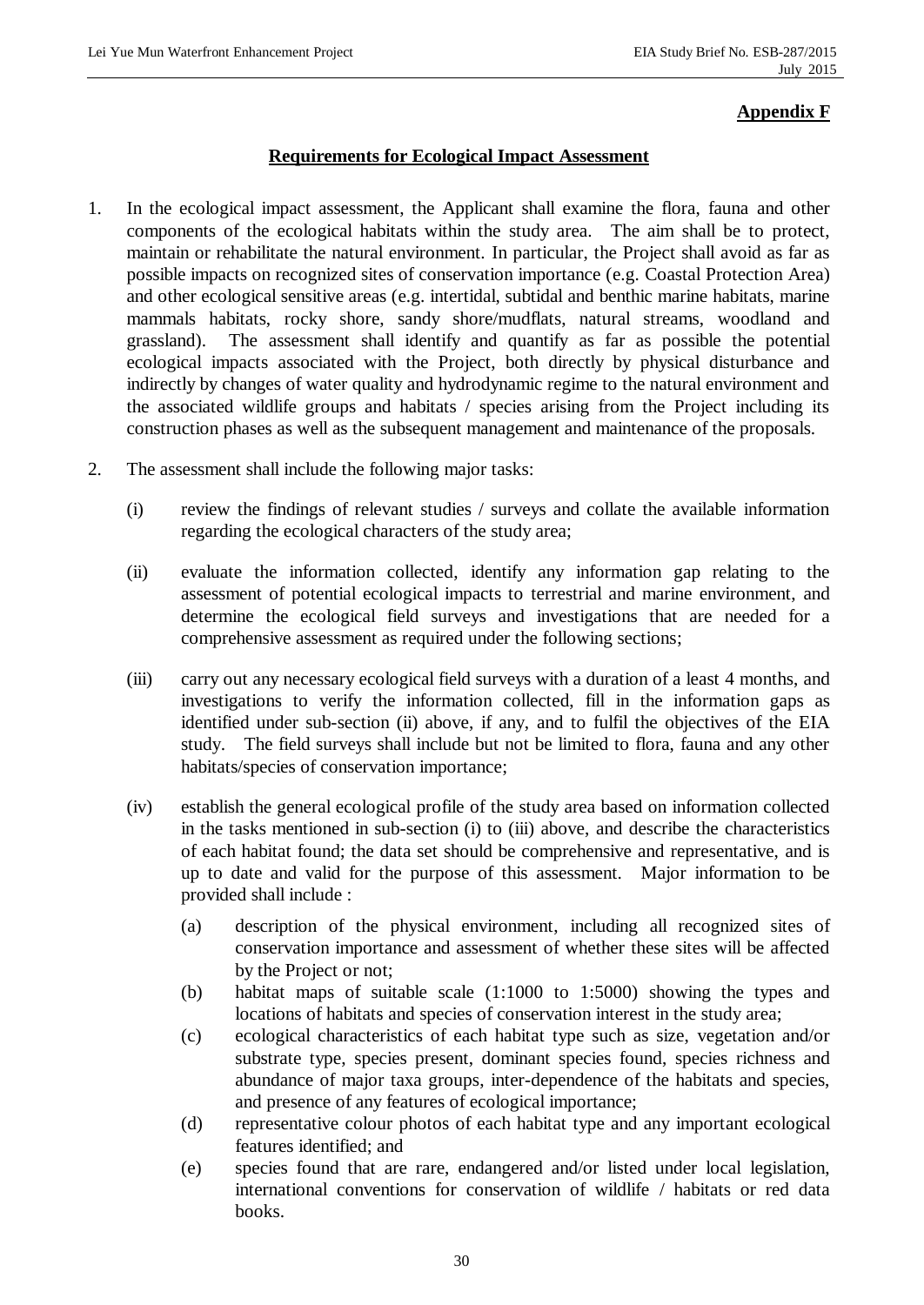- (v) investigate and describe the existing wildlife uses of various habitats with special attention to those wildlife groups and habitats with conservation interest, including but not limited to the following :
	- (a) coastal / marine waters;
	- (b) Intertidal shores, subtidal shores / coral communities;
	- (c) Benthic communities;
	- (d) sandy shores / rocky shores / inter-tidal mudflats;
	- (e) seahorses;
	- (f) linkages of habitats within the assessment area;
	- (g) avifauna;
	- (h) mammals;
	- (i) herpetofauna;
	- (j) insects (e.g. butterflies and dragonflies); and
	- (k) any other habitats / species identified as having special conservation interest by this EIA study.
- (vi) describe recognized site of conservation importance in the study area, if any, and assess whether these site will be affected by the Project or not.
- (vii) using suitable methodology, and considering also any works activities from other projects reasonably likely to occur at the time, identify and quantify as far as possible any direct (e.g. loss of habitats due to various elements such as dredging/excavation works and other associated works of the Project), indirect (e.g. changes in water qualities, hydrodynamics properties, hydrology, accidental discharge of untreated sewage, noise and other disturbance generated by the construction and operational activities etc), on-site, off-site, primary, secondary and cumulative ecological impacts on the wildlife groups and habitats identified such as destruction of habitats, reduction of species abundance/diversity, loss of feeding and breeding grounds, reduction of ecological carrying capacity and habitat fragmentation, in particular the following :
	- (a) habitat loss and disturbance to the intertidal, subtidal and benthic communities;
	- (b) disturbance to animals and plants;
	- (c) impacts due to habitat fragmentation and isolation;
	- (d) impacts to fish communities, intertidal organisms, subtidal organisms, seahorses and corals during the construction and operation stages due to potential changes in water quality and hydrodynamics properties during the construction and operation stages of the Project;
	- (e) impacts due to increase in human activities and disturbance during the construction and operation stages of the Project such as increase in light intensity; and
	- (f) cumulative impacts due to other planned and committed concurrent development projects at or near the Project area.
- (viii) evaluate ecological impact based on the best and latest information available during the course of the EIA study, using quantitative approach as far as practicable and covering construction and operational phases of the Project as well as the subsequent management and maintenance requirement of the Project;
- (ix) recommend possible alternatives, such as layer, design and alignment of the Project and modification / change of construction methods, and practicable mitigation measures to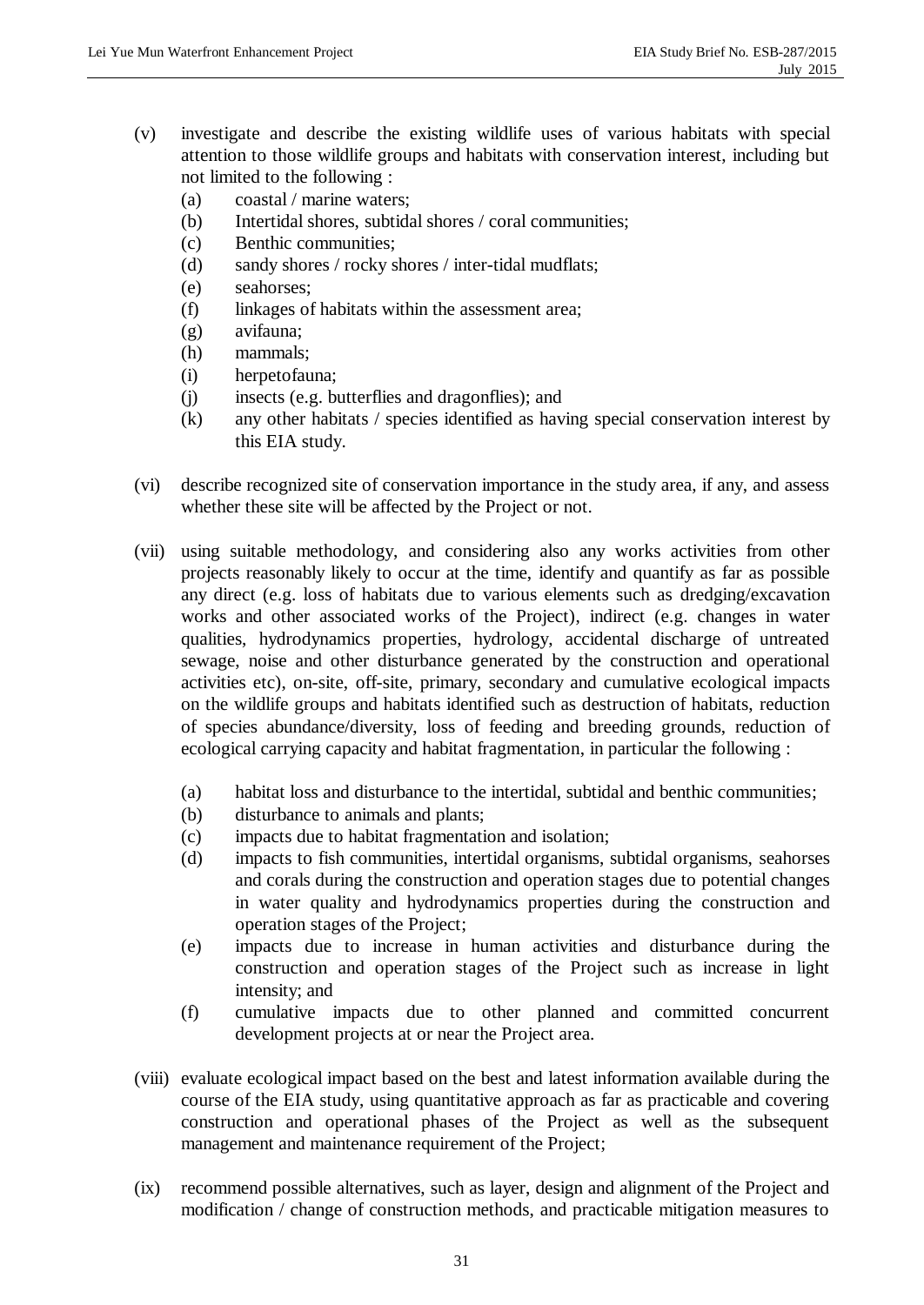avoid, minimize and/or compensate for the adverse ecological impacts identified during construction and operation of the Project;

- (x) evaluate feasibility and effectiveness of the recommended mitigation measures and definition of the scope, type, location, implementation arrangement, resources requirement, subsequent management and maintenance of such measures;
- (xi) determine and quantify as far as possible of the residual ecological impacts after implementation of the proposed mitigation measures;
- (xii) evaluate the severity and acceptability of the residual ecological impacts using well-defined criteria in Annex 8 of the TM and determine if off-site mitigation measures are necessary to mitigate the residual impacts and if affirmative, guidelines and requirements laid down in Annex 16 of the TM should be followed; and
- (xiii) review the need for and recommend any ecological monitoring programme required.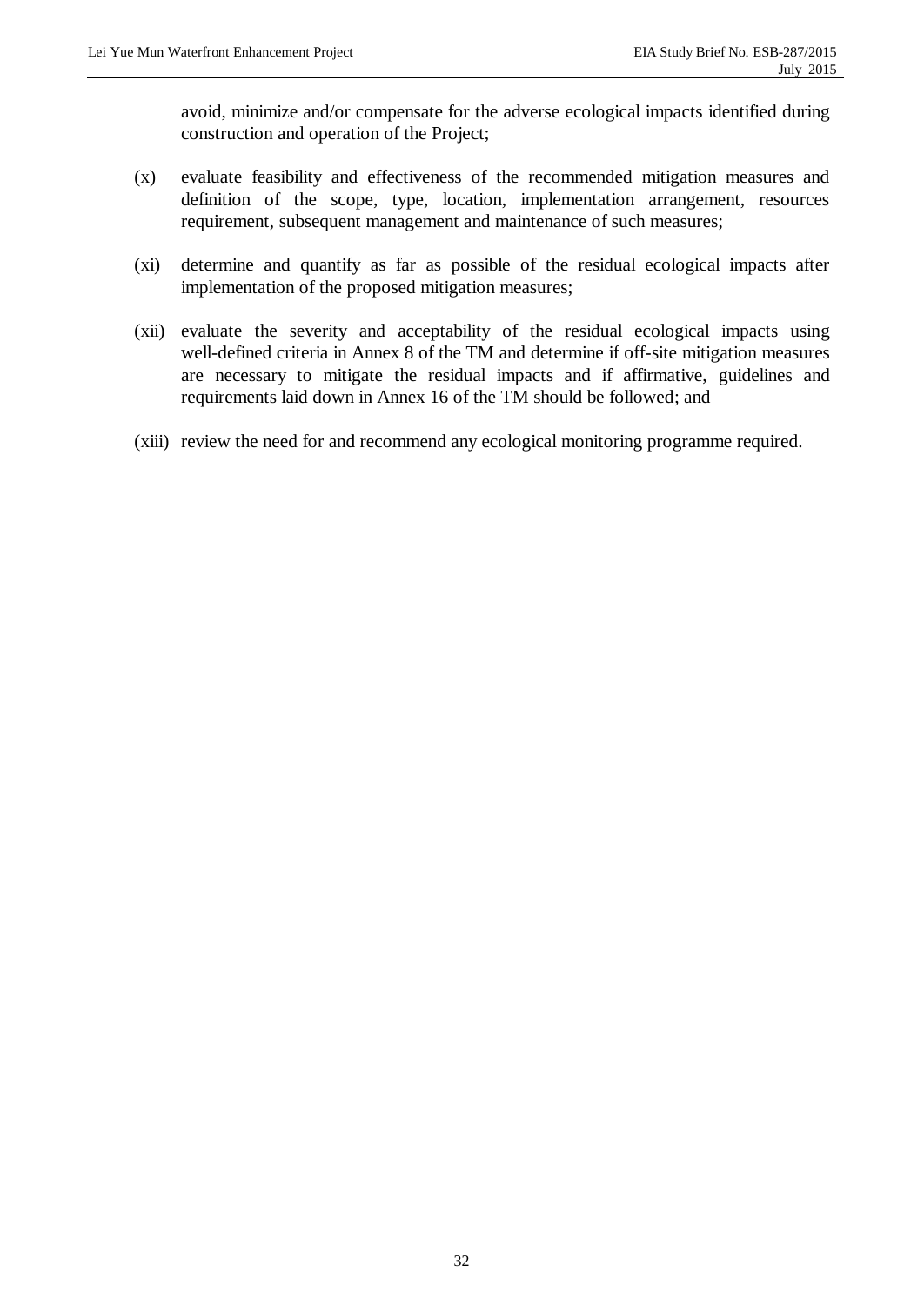# **Appendix G**

#### **Requirements for Fisheries Impact Assessment**

- 1. Existing information regarding the study area shall be reviewed. Based on the review results, the assessment shall identify data gap and determine if there is any need for field surveys to collect adequate baseline information. If field surveys are considered necessary, the assessment shall recommend appropriate methodology, duration and timing for such surveys.
- 2. The fisheries impact assessment shall cover any potential short-term and long-term impacts on capture and culture fisheries during the construction and operation phases of the Project.
- 3. The fisheries impact assessment shall provide the following information:-
	- (i) description of the physical environmental background;
	- (ii) description and quantification of the existing capture fishing and aquaculture activities;
	- (iii) description and quantification of the existing fisheries resources (e.g. capture fisheries/aquaculture production and value, major fish species);
	- (iv) identification of parameters (e.g. water quality parameters) and areas of fisheries importance;
	- (v) identification and evaluation of any direct/indirect impacts and on-site/off-site impacts to fisheries, such as potential loss or disturbance of fishing grounds, fisheries habitats, spawning or nursery grounds; water quality deterioration at sensitive receivers, such as fish culture zones or fishing grounds; impacts on capture fishing operations and aquaculture activities;
	- (vi) evaluation of cumulative impacts arising from interacting projects as identified in the EIA study;
	- (vii) proposals for environmental mitigation measures with details on justification, feasibility, scope and programme, as well as staff and financial implications including those related to subsequent management and maintenance requirements of such measures; and
	- (viii) review for the need of monitoring during the construction and operation phases of the Project and, if necessary, proposal for a monitoring and audit programme.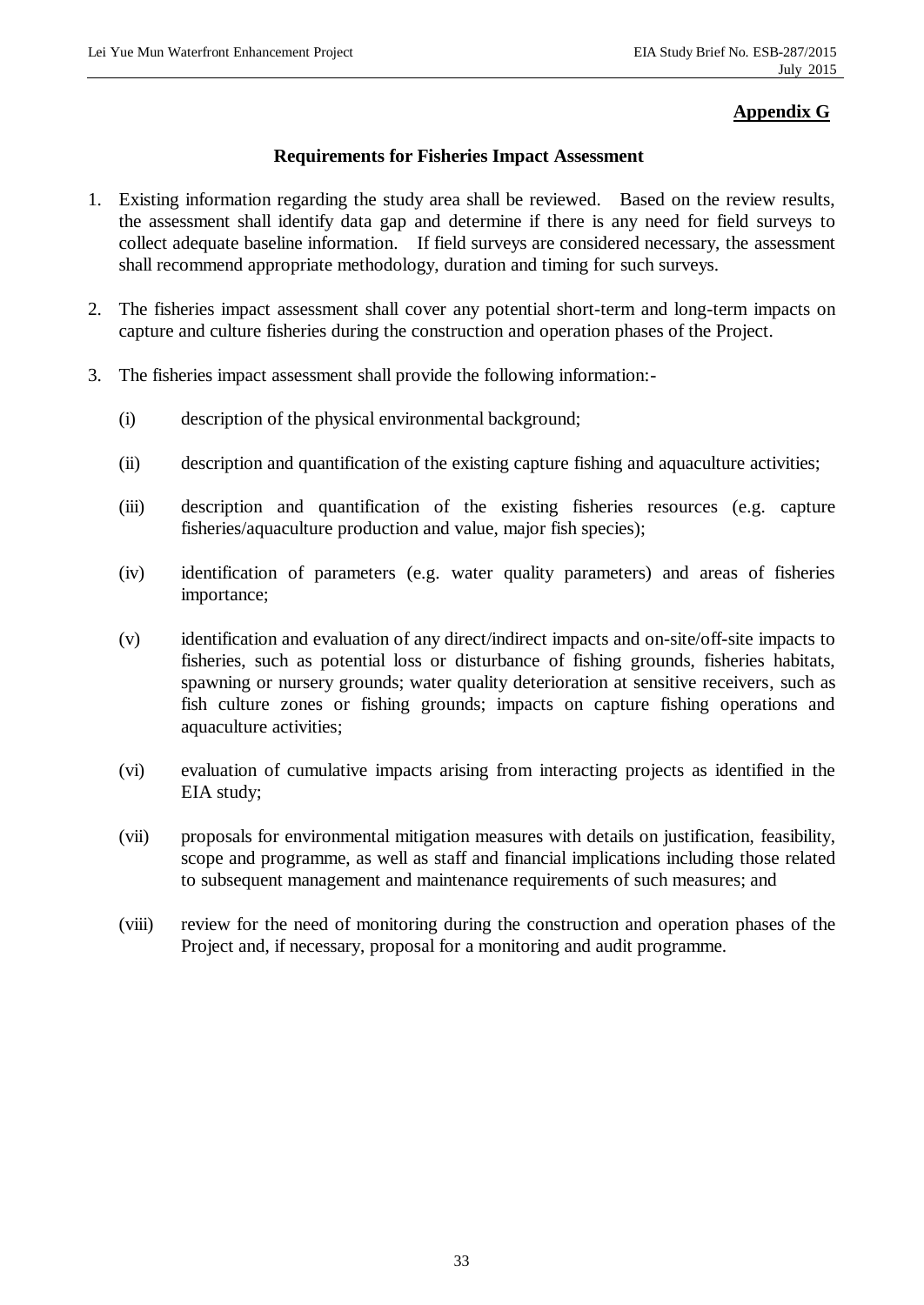# **Appendix H**

#### **Requirements for Landscape and Visual Impact Assessments**

- 1. The Applicant shall review relevant outline development plan(s), outline zoning plan(s), layout plan(s) or planning briefs and studies which may identify areas of high landscape value, e.g. green belt and woodland areas with sensitive landscape designations and visually sensitive areas/receivers. Any guidelines on landscape strategy, landscape framework, urban design concept, building height profiles, designed view corridors, open space network and landscape link that may affect the appreciation of the Project shall also be reviewed. The aim is to gain an insight to the future outlook of the area affected so as to assess whether the Project can fit into the surrounding setting. Any conflict with statutory town plan(s) shall be highlighted and appropriate follow-up action shall be recommended.
- 2. The Applicant shall describe, appraise, analyze and evaluate the existing and planned landscape resources and character of the study area. e.g. vegetation, woodland, streams, coastal features and topography, etc. A system shall be derived for judging landscape impact significance as required under the TM and EIAO Guidance Note No. 8/2010. Annotated oblique aerial photographs and plans of suitable scale showing the baseline landscape resources and landscape character areas and mapping of impact assessment shall be extensively used to present the findings of impact assessment. Descriptive text shall provide a concise and reasoned judgment from a landscape and visual point of view. The assessment shall be particularly focused on the sensitivity and magnitude of change of the landscape resources and landscape character areas. The Applicant shall identify the degree of compatibility of the Project with the existing and planned landscape settings. The landscape impact assessment shall quantify potential landscape impact as far as possible, so as to illustrate the significance of such impact arising from the Project. Clear mapping of the landscape impact is required. A broad brush tree survey to identify dominant tree species, maturity, rarity and any plant species of conservation interest, etc. should be conducted within the study area to provide baseline information on the landscape resources and landscape character areas and the impacts on existing trees shall be summarized. Cumulative landscape and visual impacts of the Project with other existing, committed and planned developments in the study area shall be assessed.
- 3. The Applicant shall assess the visual impacts of the proposed Project. Clear illustration including mapping of visual impact is required. The assessment shall adopt a systematic methodology and include the following:
	- (i) identification and plotting of visual envelope of the Project;
	- (ii) identification of the key groups of existing and planned sensitive receivers within the visual envelope and their views at both ground level and elevated vantage points. Among other receivers, sensitive receivers shall include, but not limited to, nearby residents and villagers. Both long distance view and short distance view shall be covered in the assessment;
	- (iii) assessment for evaluating visual impacts, by taking into account the factors affecting the sensitivity of receivers (including value and quality of existing views, availability and amenity alternative views, type and estimated number of receiver population, duration of view and degree of visibility) and the magnitude of change of view (including compatibility of the project with the surrounding landscape and planned setting, duration of impacts under construction and operation phases, scale of development, reversibility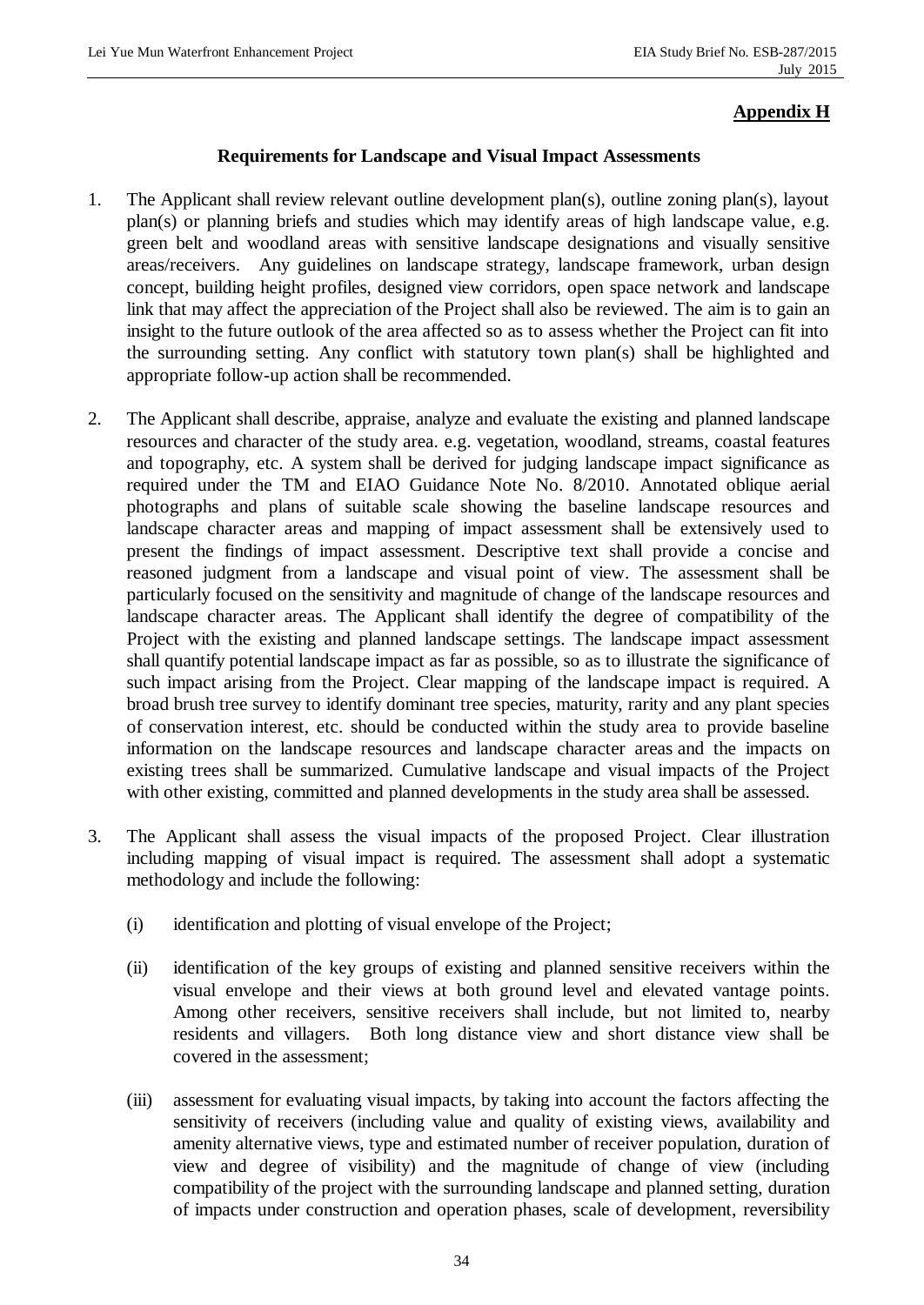of change, viewing distance and potential blockage of view). The visual impacts of the Project with and without mitigation measures shall also be included so as to demonstrate the effectiveness of the proposed mitigation measures;

- (iv) clear evaluations and explanation with supportive arguments of all relevant factors considered in arriving the significance thresholds of visual impacts.
- 4. The Applicant shall evaluate the merit and demerit of preservation in totality, in parts or total destruction of existing landscape and the establishment of a new landscape character area. Alternative location, site layout, development options, design and construction method that would avoid or reduce the identified landscape and visuals impacts shall first be considered and be evaluated for comparison before adopting other mitigation or compensatory measures to alleviate the impacts. The mitigation measures proposed shall not only be concerned with damage reduction but shall also include consideration of potential enhancement of the existing landscape and visual quality. The Applicant shall recommend mitigation measures to minimize the adverse effects identified above, including provision of a landscape mitigation plan to identify all recommended landscape mitigation measures.
- 5. The mitigation measures shall not be limited to the preservation of vegetation, transplanting of trees of good amenity value, provision of screen planting, re-vegetation of disturbed lands, compensatory planting, re-provisioning of amenity areas and open spaces, design of structure, provision of finishes to structure, colour scheme and texture of material used and any measures to mitigate the disturbance of the existing land use. Parties shall be identified for the on-going management and maintenance of the proposed mitigation works to ensure their effectiveness throughout the operation phase of the Project. A practical programme and funding proposal for the implementation of the recommended measures shall be provided.
- 6. Annotated illustration such as coloured perspective drawings, plans and section/elevation diagrams, oblique aerial photographs, photographs taken at vantage points and computer-generated photomontage, particularly from but not limited to the most severely affected vantage points shall be adopted to illustrate the significance of the landscape and visual impacts of the Project in four stages i.e. existing conditions, unmitigated impacts at Day 1, mitigated impacts at Day 1 and residual impact at Year 10. Options of design schemes should be illustrated with photomontages to show the visual impact on the surrounding areas. True colour samples may be requested if found necessary and appropriate. Technical details in preparing the illustration, which may need to be submitted for verification of accuracy of the illustration shall be recorded. Computer graphics shall be compatible with Microstation DGN file format.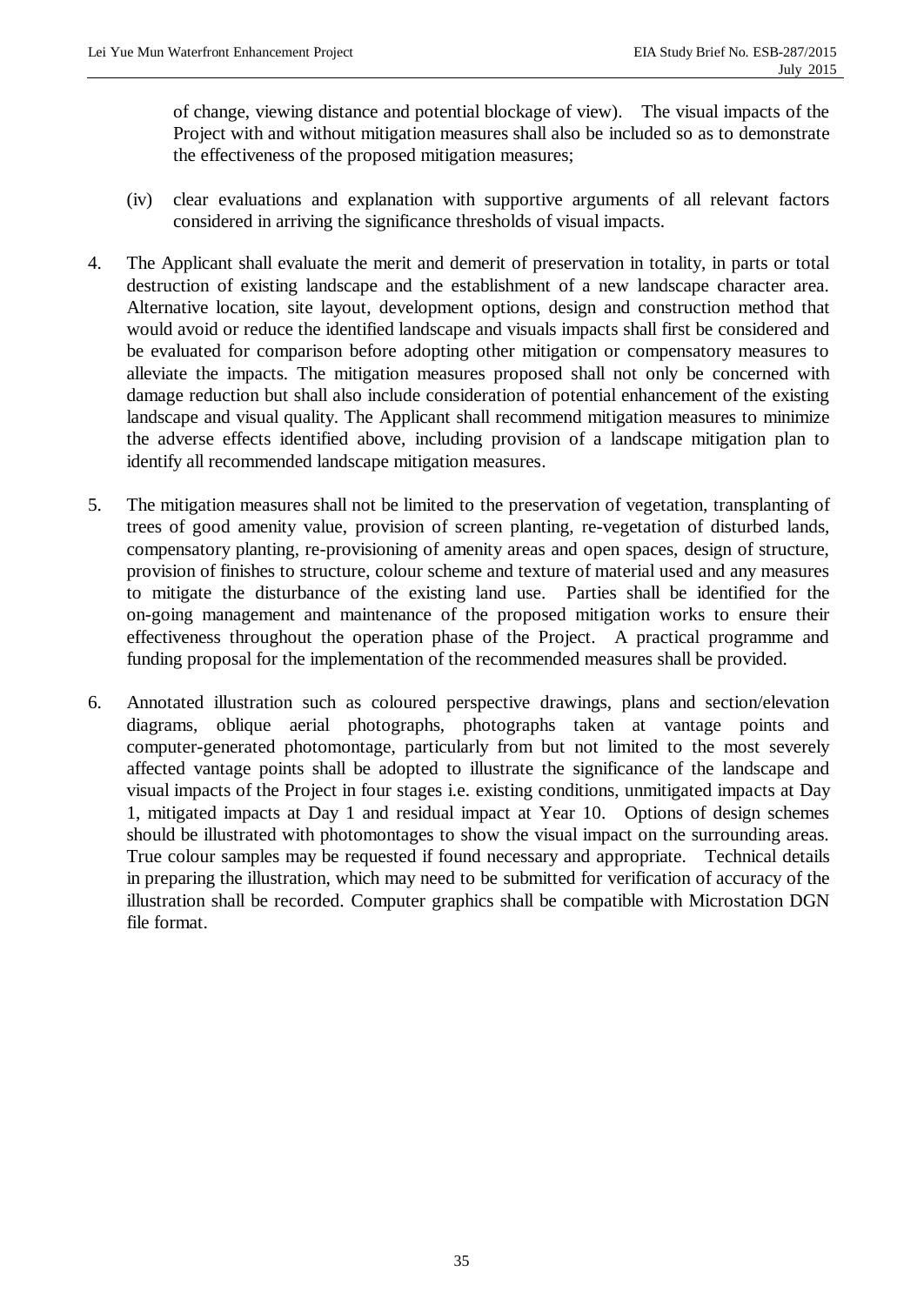# **Appendix I**

| Ref. | Log  | EIA   EM&A   Environmental<br><b>Protection</b> | <b>Location/Duration</b><br>of measures/<br><b>Timing of</b> | Implementation<br><b>Agent</b> | Implementation<br>Stage ** |             |             | Relevant<br>Legislation<br>$\pmb{\&}$ |                |
|------|------|-------------------------------------------------|--------------------------------------------------------------|--------------------------------|----------------------------|-------------|-------------|---------------------------------------|----------------|
|      | Ref. | <b>Measures</b>                                 | completion of<br>measures                                    |                                | Des                        | $\mathbf C$ | $\mathbf 0$ |                                       | Dec Guidelines |
|      |      |                                                 |                                                              |                                |                            |             |             |                                       |                |
|      |      |                                                 |                                                              |                                |                            |             |             |                                       |                |
|      |      |                                                 |                                                              |                                |                            |             |             |                                       |                |
|      |      |                                                 |                                                              |                                |                            |             |             |                                       |                |
|      |      |                                                 |                                                              |                                |                            |             |             |                                       |                |
|      |      |                                                 |                                                              |                                |                            |             |             |                                       |                |
|      |      |                                                 |                                                              |                                |                            |             |             |                                       |                |
|      |      |                                                 |                                                              |                                |                            |             |             |                                       |                |
|      |      |                                                 |                                                              |                                |                            |             |             |                                       |                |
|      |      |                                                 |                                                              |                                |                            |             |             |                                       |                |
|      |      |                                                 |                                                              |                                |                            |             |             |                                       |                |
|      |      |                                                 |                                                              |                                |                            |             |             |                                       |                |
|      |      |                                                 |                                                              |                                |                            |             |             |                                       |                |

**Implementation Schedule** 

\*\* Des=Design; C=Construction; O=Operation; Dec=Decommissioning